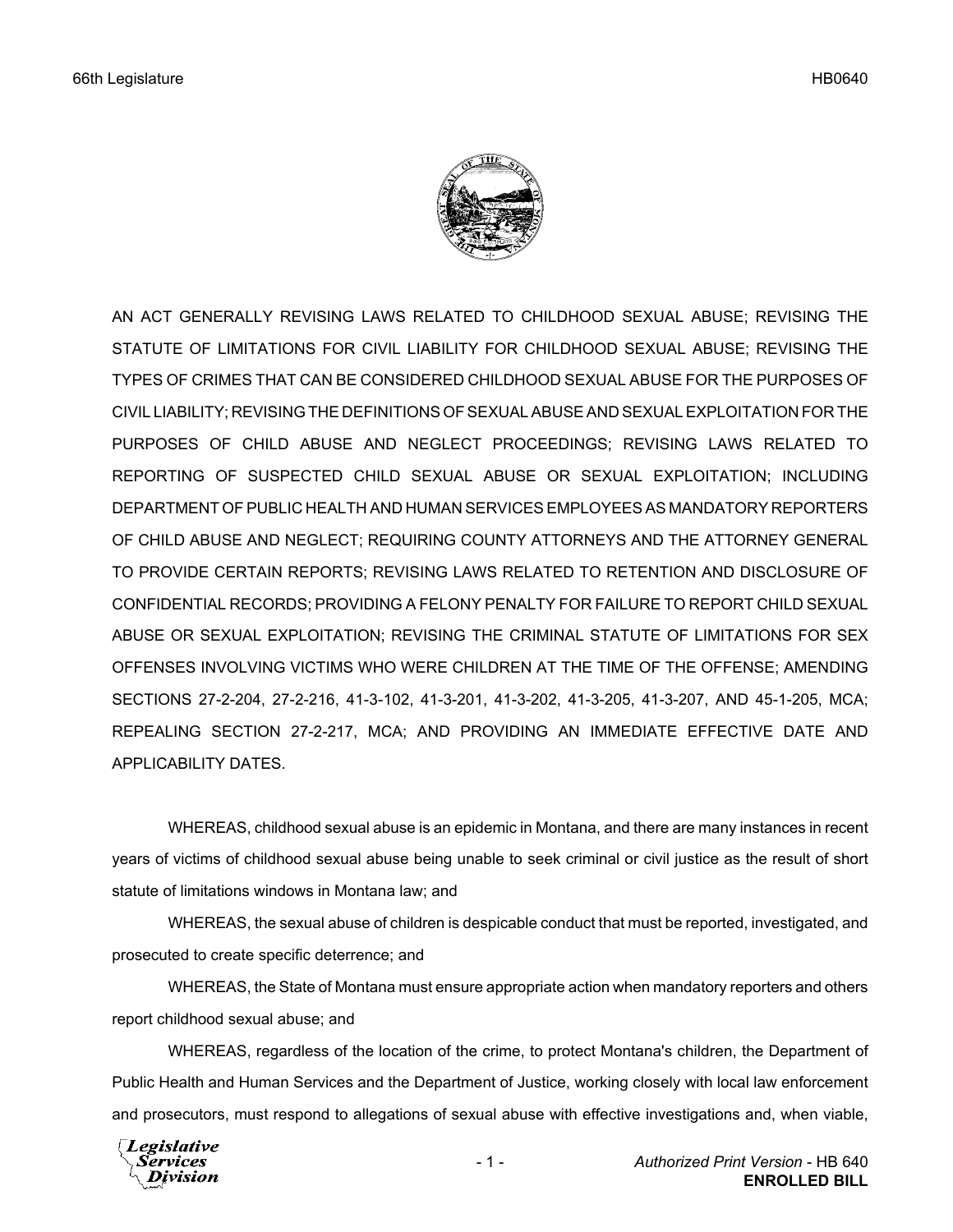effective prosecutions; and

WHEREAS, childhood sexual abuse causes lifelong trauma to survivors of the same; and

WHEREAS, the average reporting age of victims of childhood sexual abuse is 52 years old, requiring the Legislature to take a meaningful look into the time periods presently allowed in Montana law to pursue criminal and civil court action; and

WHEREAS, upon review, the Legislature has determined that the current truncated time periods to bring criminal prosecutions and civil litigation related to allegations of sexual abuse are not in line with mental health science as to reporting of childhood sexual abuse, are too narrow, and should be extended.

### BE IT ENACTED BY THE LEGISLATURE OF THE STATE OF MONTANA:

**Section 1. County attorney duties -- certification -- retention of records -- reports to attorney general and legislature.** (1) (a) The county attorney shall gather all case notes, correspondence, evaluations, interviews, and other investigative materials pertaining to each report from the department or investigation by law enforcement of sexual abuse or sexual exploitation of a child made within the county. After a report is made or an investigation is commenced, the following individuals or entities shall provide to the county attorney all case notes, correspondence, evaluations, interviews, and other investigative materials related to the report or investigation:

(i) the department;

(ii) state and local law enforcement; and

(iii) all members of a county interdisciplinary child information and school safety team established under 52-2-211.

(b) The duty to provide records to the county attorney under subsection (1)(a) remains throughout the course of an investigation, an abuse and neglect proceeding conducted pursuant to this part, or the prosecution of a case involving the sexual abuse of a child or sexual exploitation of a child.

(c) Upon receipt of a report from the department, as required in 41-3-202, that includes an allegation of sexual abuse of a child or sexual exploitation of a child, the county attorney shall certify in writing to the person who initially reported the information that the county attorney received the report. The certification must include the date the report was received and the age and gender of the alleged victim. If the report was anonymous, the

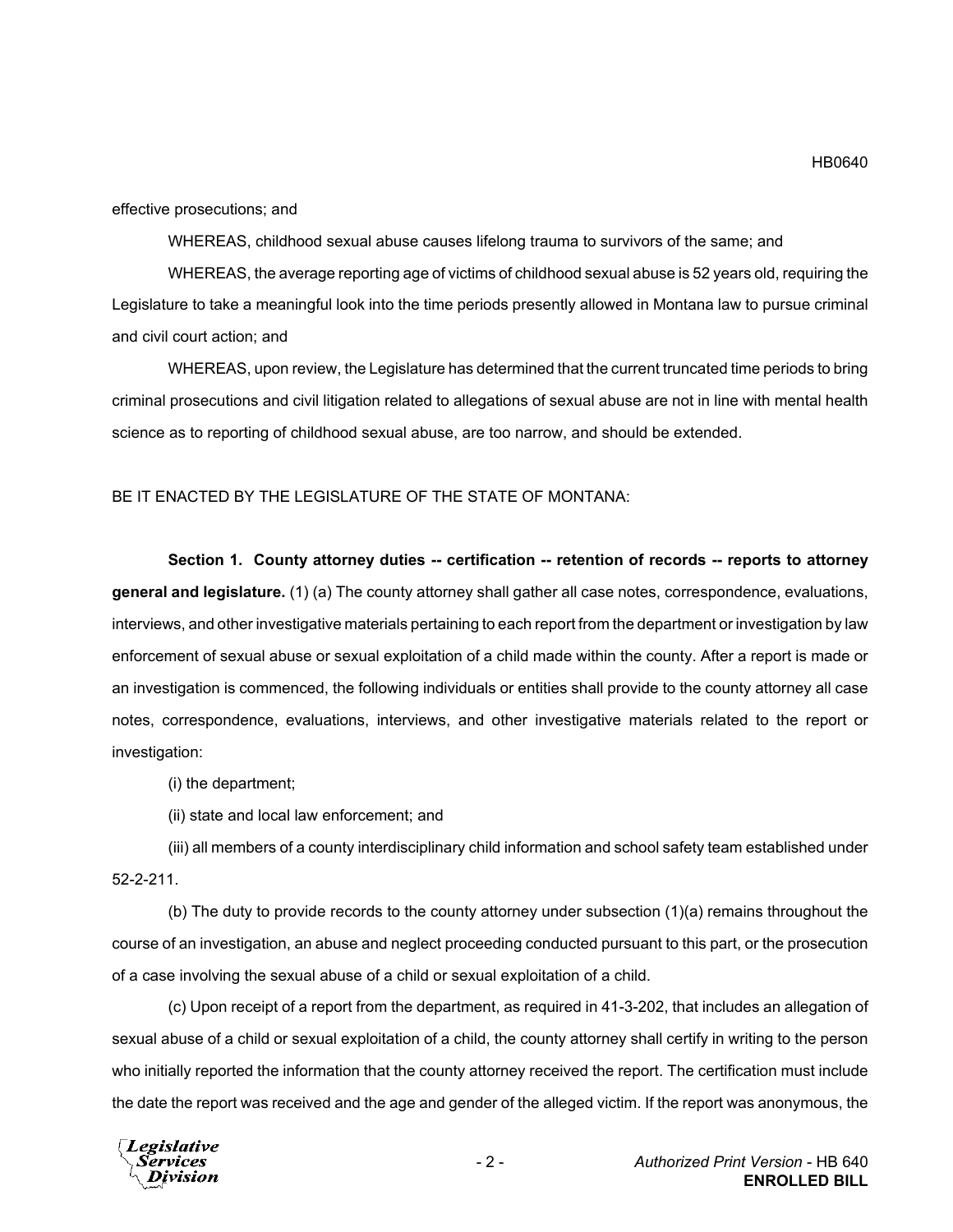county attorney shall provide the certification to the department. If the report was made to the county attorney by a law enforcement officer, the county attorney is not required to provide the certification.

(2) The county attorney shall retain records relating to the report or investigation, including the certification, case notes, correspondence, evaluations, videotapes, and interviews, for 25 years.

(3) Each county attorney shall report every 6 months to the attorney general. The report to the attorney general must include, for each report from the department or investigation by law enforcement:

(a) a unique case identifier;

- (b) the date that the initial report or allegation was received by the county attorney;
- (c) the date of any decision to prosecute based on a report or investigation;
- (d) the date of any decision to decline to prosecute based on a report or investigation; and
- (e) if charges are filed against a defendant, any known outcomes of the case.

(4) The attorney general shall report to the law and justice interim committee each year by September 1 and as provided in 5-11-210. The reports must provide aggregated information regarding the status of the cases reported by the county attorneys, including data on the total number of cases reported, the number of cases declined for prosecution, and the number of cases charged.

**Section 2.** Section 27-2-204, MCA, is amended to read:

**"27-2-204. Tort actions -- general and personal injury.** (1) Except as provided in 27-2-216 and 27-2-217, the period prescribed for the commencement of an action upon a liability not founded upon an instrument in writing is within 3 years.

(2) The period prescribed for the commencement of an action to recover damages for the death of one caused by the wrongful act or neglect of another is within 3 years, except when the wrongful death is the result of a homicide, in which case the period is within 10 years.

(3) The period prescribed for the commencement of an action for libel, slander, assault, battery, false imprisonment, or seduction is within 2 years."

**Section 3.** Section 27-2-216, MCA, is amended to read:

**"27-2-216. Tort actions -- childhood sexual abuse.** (1) An Except as provided in subsection (4), an action based on intentional conduct brought by a person for recovery of damages for injury suffered as a result

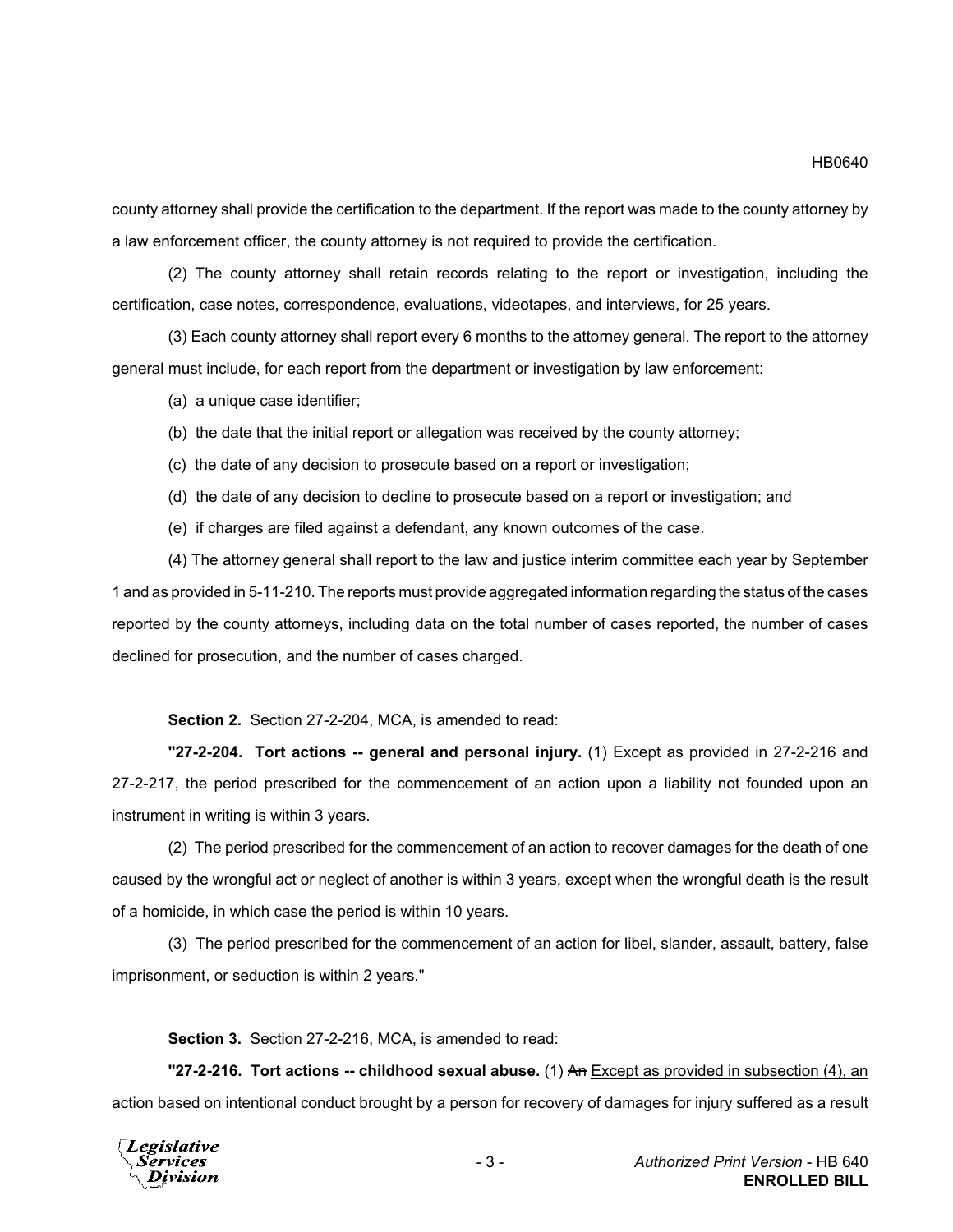of childhood sexual abuse against the individual who committed the acts must be commenced not later than:

(a)  $3$  years after before the victim of the act of childhood sexual abuse that is alleged to have caused the injury reaches 27 years of age; or

(b) not later than 3 years after the plaintiff discovers or reasonably should have discovered that the injury was caused by the act of childhood sexual abuse.

(2) It is not necessary for a plaintiff to establish which act, in a series of acts of childhood sexual abuse, caused the injury that is the subject of the suit. The plaintiff may compute the period referred to in subsection (1)(a) from the date of the last act by the same perpetrator.

 $(3)(2)$  As used in this section, "childhood sexual abuse" means any act committed against a plaintiff who was less than 18 years of age at the time the act occurred and that would have been a violation of 45-5-502, 45-5-503, 45-5-504, 45-5-507, 45-5-508, 45-5-602, 45-5-603, 45-5-625, 45-5-627, 45-5-704, 45-5-705, or prior similar laws in effect at the time the act occurred.

(3) Except as provided in subsection (5), in an action for recovery of damages for liability against any entity that owed a duty of care to the plaintiff, where a wrongful or negligent act by an employee, officer, director, official, volunteer, representative, or agent of the entity was a legal cause of the childhood sexual abuse that resulted in the injury to the plaintiff, the action must be commenced:

(a) before the victim of the act of childhood sexual abuse that is alleged to have caused the injury reaches 27 years of age; or

(b) not later than 3 years after the plaintiff discovers or reasonably should have discovered that the injury was caused by the act of childhood sexual abuse.

(4) A claim for damages described in subsection (1) that would otherwise be barred because the applicable statute of limitations has expired may be commenced within 1 year of [the effective date of this act] if the individual who committed the act of childhood sexual abuse against the plaintiff is alive at the time the action proceeds or is commenced and:

(a) has admitted to the commission of the act of childhood sexual abuse against the plaintiff in either a written and signed statement or a statement recorded by audio or video; or

(b) (i) has made one or more statements admitting to the commission of the act of childhood sexual abuse against the plaintiff under oath or in a plea agreement; or

(ii) has been convicted of an offense listed in subsection (2) in which the plaintiff was the victim.



HB0640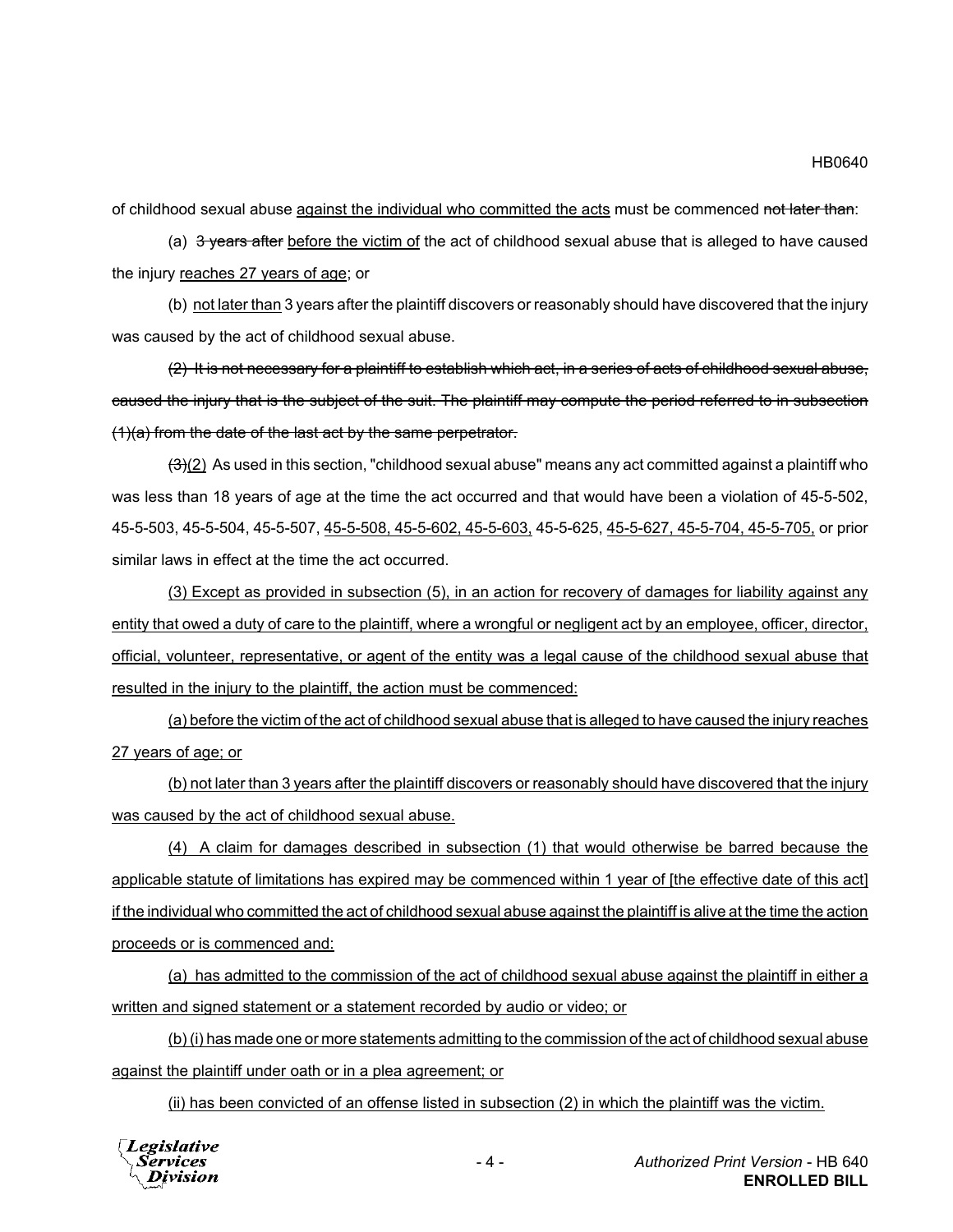### HB0640

(5) (a) A claim for damages described in subsection (3) that would otherwise be barred because the applicable statute of limitations has expired must be revived if the court concludes that the entity against whom the action is commenced, based upon documents or admissions by employees, officers, directors, officials, volunteers, representatives, or agents of the entity, knew, had reason to know, or was otherwise on notice of any unlawful sexual conduct by an employee, officer, director, official, volunteer, representative, or agent and failed to take reasonable steps to prevent future acts of unlawful sexual conduct.

(b) A cause of action in which allegations described in subsection (5)(a) are made but that would otherwise be barred by the statute of limitations in subsection (3) may be commenced within 1 year of [the effective date of this act].

(6) As used in subsection (5), "admissions" include:

(a) a criminal conviction of an employee, officer, director, official, volunteer, representative, or agent of the entity for an offense of childhood sexual abuse;

(b) a written statement;

(c) a documented or recorded oral statement; or

(d) statements made in:

(i) a plea agreement or change of plea hearing;

(ii) a trial; or

(iii) a settlement agreement.

 $\left(\frac{4}{7}\right)$  The provisions of 27-2-401 apply to this section."

**Section 4.** Section 41-3-102, MCA, is amended to read:

**"41-3-102. Definitions.** As used in this chapter, the following definitions apply:

(1) (a) "Abandon", "abandoned", and "abandonment" mean:

(i) leaving a child under circumstances that make reasonable the belief that the parent does not intend to resume care of the child in the future;

(ii) willfully surrendering physical custody for a period of 6 months and during that period not manifesting to the child and the person having physical custody of the child a firm intention to resume physical custody or to make permanent legal arrangements for the care of the child;

(iii) that the parent is unknown and has been unknown for a period of 90 days and that reasonable efforts

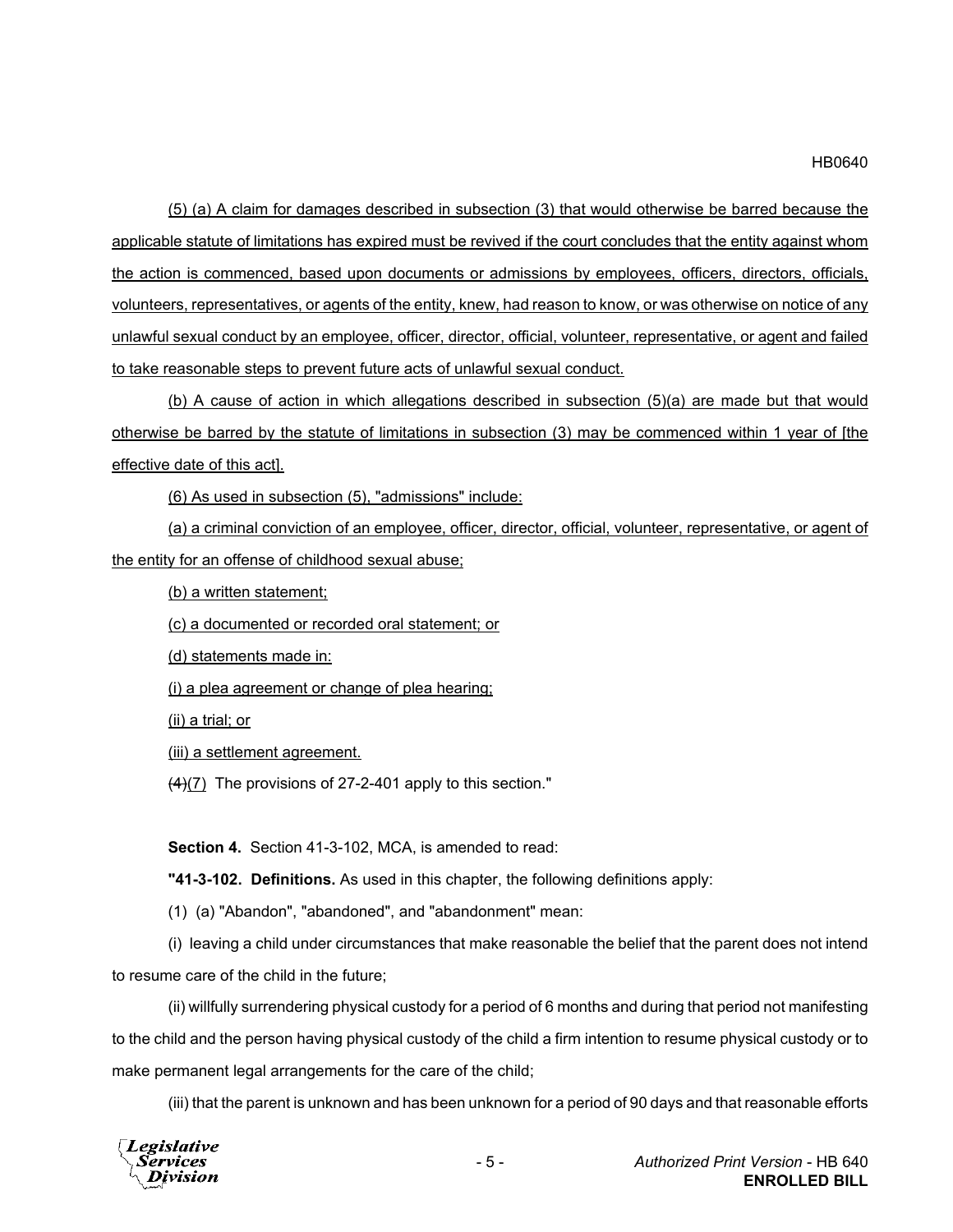to identify and locate the parent have failed; or

(iv) the voluntary surrender, as defined in 40-6-402, by a parent of a newborn who is no more than 30 days old to an emergency services provider, as defined in 40-6-402.

(b) The terms do not include the voluntary surrender of a child to the department solely because of parental inability to access publicly funded services.

(2) "A person responsible for a child's welfare" means:

(a) the child's parent, guardian, or foster parent or an adult who resides in the same home in which the child resides;

(b) a person providing care in a day-care facility;

(c) an employee of a public or private residential institution, facility, home, or agency; or

(d) any other person responsible for the child's welfare in a residential setting.

(3) "Abused or neglected" means the state or condition of a child who has suffered child abuse or neglect.

(4) (a) "Adequate health care" means any medical care or nonmedical remedial health care recognized by an insurer licensed to provide disability insurance under Title 33, including the prevention of the withholding of medically indicated treatment or medically indicated psychological care permitted or authorized under state law.

(b) This chapter may not be construed to require or justify a finding of child abuse or neglect for the sole reason that a parent or legal guardian, because of religious beliefs, does not provide adequate health care for a child. However, this chapter may not be construed to limit the administrative or judicial authority of the state to ensure that medical care is provided to the child when there is imminent substantial risk of serious harm to the child.

(5) "Best interests of the child" means the physical, mental, and psychological conditions and needs of the child and any other factor considered by the court to be relevant to the child.

(6) "Child" or "youth" means any person under 18 years of age.

(7) (a) "Child abuse or neglect" means:

(i) actual physical or psychological harm to a child;

(ii) substantial risk of physical or psychological harm to a child; or

(iii) abandonment.



HB0640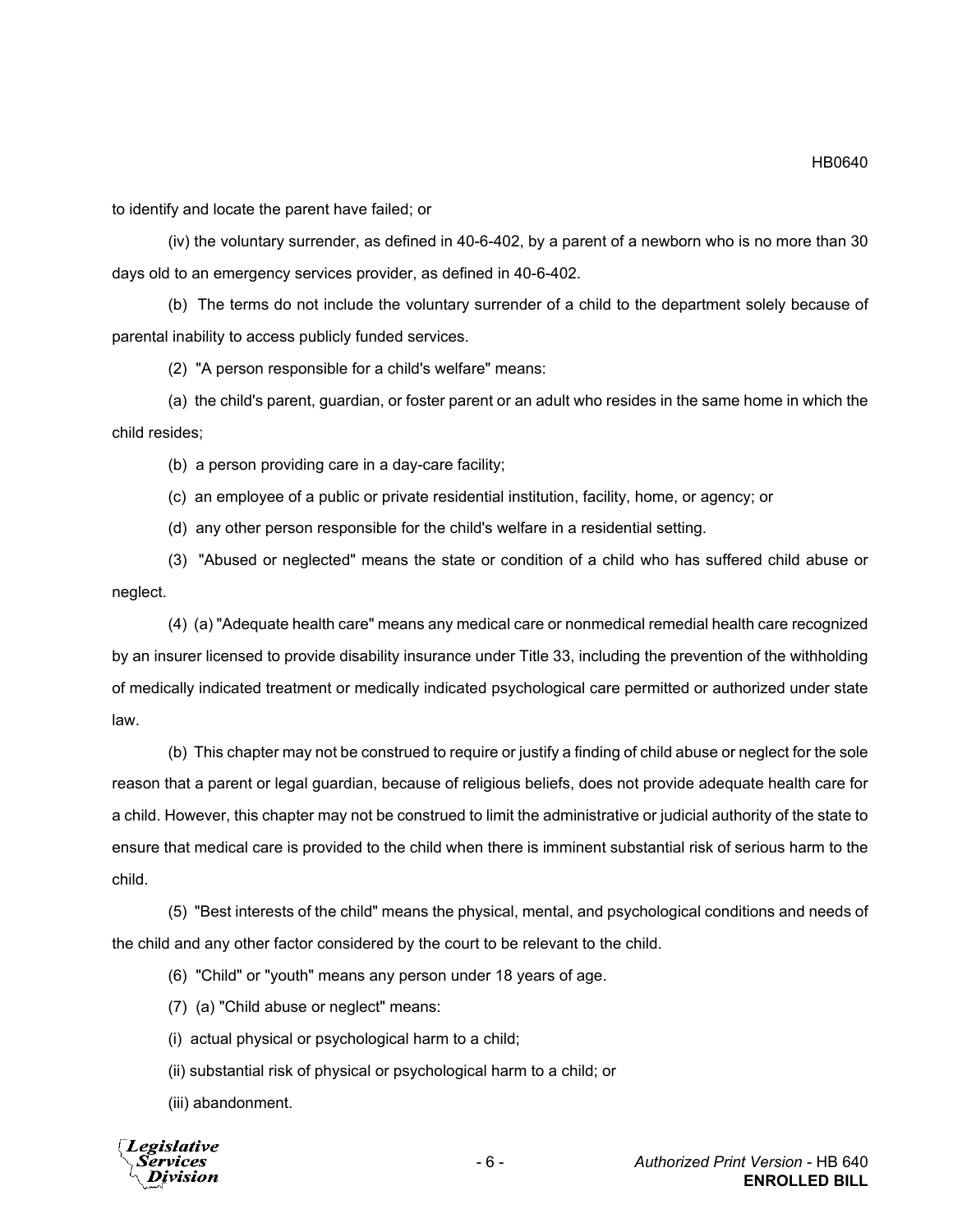(b) (i) The term includes:

(A) actual physical or psychological harm to a child or substantial risk of physical or psychological harm to a child by the acts or omissions of a person responsible for the child's welfare; or

(B) exposing a child to the criminal distribution of dangerous drugs, as prohibited by 45-9-101, the criminal production or manufacture of dangerous drugs, as prohibited by 45-9-110, or the operation of an unlawful clandestine laboratory, as prohibited by 45-9-132.

(ii) For the purposes of this subsection (7), "dangerous drugs" means the compounds and substances described as dangerous drugs in Schedules I through IV in Title 50, chapter 32, part 2.

(c) In proceedings under this chapter in which the federal Indian Child Welfare Act is applicable, this term has the same meaning as "serious emotional or physical damage to the child" as used in 25 U.S.C. 1912(f).

(d) The term does not include self-defense, defense of others, or action taken to prevent the child from self-harm that does not constitute physical or psychological harm to a child.

(8) "Concurrent planning" means to work toward reunification of the child with the family while at the same time developing and implementing an alternative permanent plan.

(9) "Department" means the department of public health and human services provided for in 2-15-2201.

(10) "Family group decisionmaking meeting" means a meeting that involves family members in either developing treatment plans or making placement decisions, or both.

(11) "Indian child" means any unmarried person who is under 18 years of age and who is either:

(a) a member of an Indian tribe; or

(b) eligible for membership in an Indian tribe and is the biological child of a member of an Indian tribe.

(12) "Indian child's tribe" means:

(a) the Indian tribe in which an Indian child is a member or eligible for membership; or

(b) in the case of an Indian child who is a member of or eligible for membership in more than one Indian tribe, the Indian tribe with which the Indian child has the more significant contacts.

(13) "Indian custodian" means any Indian person who has legal custody of an Indian child under tribal law or custom or under state law or to whom temporary physical care, custody, and control have been transferred by the child's parent.

(14) "Indian tribe" means any Indian tribe, band, nation, or other organized group or community of Indians recognized by:

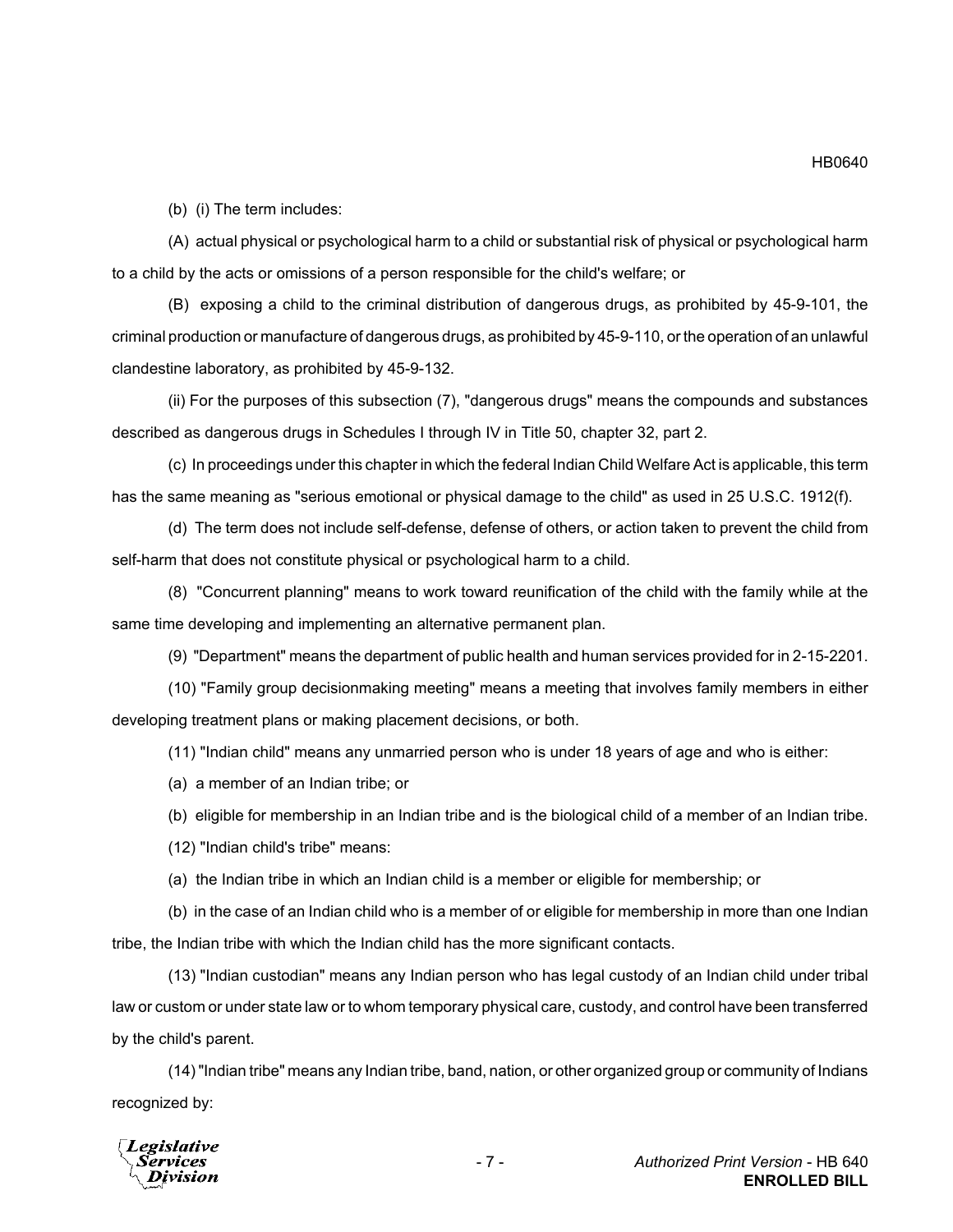(a) the state of Montana; or

(b) the United States secretary of the interior as being eligible for the services provided to Indians or because of the group's status as Indians, including any Alaskan native village as defined in federal law.

(15) "Limited emancipation" means a status conferred on a youth by a court in accordance with 41-1-503 under which the youth is entitled to exercise some but not all of the rights and responsibilities of a person who is 18 years of age or older.

(16) "Parent" means a biological or adoptive parent or stepparent.

(17) "Parent-child legal relationship" means the legal relationship that exists between a child and the child's birth or adoptive parents, as provided in Title 40, chapter 6, part 2, unless the relationship has been terminated by competent judicial decree as provided in 40-6-234, Title 42, or part 6 of this chapter.

(18) "Permanent placement" means reunification of the child with the child's parent, adoption, placement with a legal guardian, placement with a fit and willing relative, or placement in another planned permanent living arrangement until the child reaches 18 years of age.

(19) "Physical abuse" means an intentional act, an intentional omission, or gross negligence resulting in substantial skin bruising, internal bleeding, substantial injury to skin, subdural hematoma, burns, bone fractures, extreme pain, permanent or temporary disfigurement, impairment of any bodily organ or function, or death.

(20) "Physical neglect" means either failure to provide basic necessities, including but not limited to appropriate and adequate nutrition, protective shelter from the elements, and appropriate clothing related to weather conditions, or failure to provide cleanliness and general supervision, or both, or exposing or allowing the child to be exposed to an unreasonable physical or psychological risk to the child.

(21) (a) "Physical or psychological harm to a child" means the harm that occurs whenever the parent or other person responsible for the child's welfare:

(i) inflicts or allows to be inflicted upon the child physical abuse, physical neglect, or psychological abuse or neglect;

(ii) commits or allows sexual abuse or exploitation of the child;

(iii) induces or attempts to induce a child to give untrue testimony that the child or another child was abused or neglected by a parent or other person responsible for the child's welfare;

(iv) causes malnutrition or a failure to thrive or otherwise fails to supply the child with adequate food or



HB0640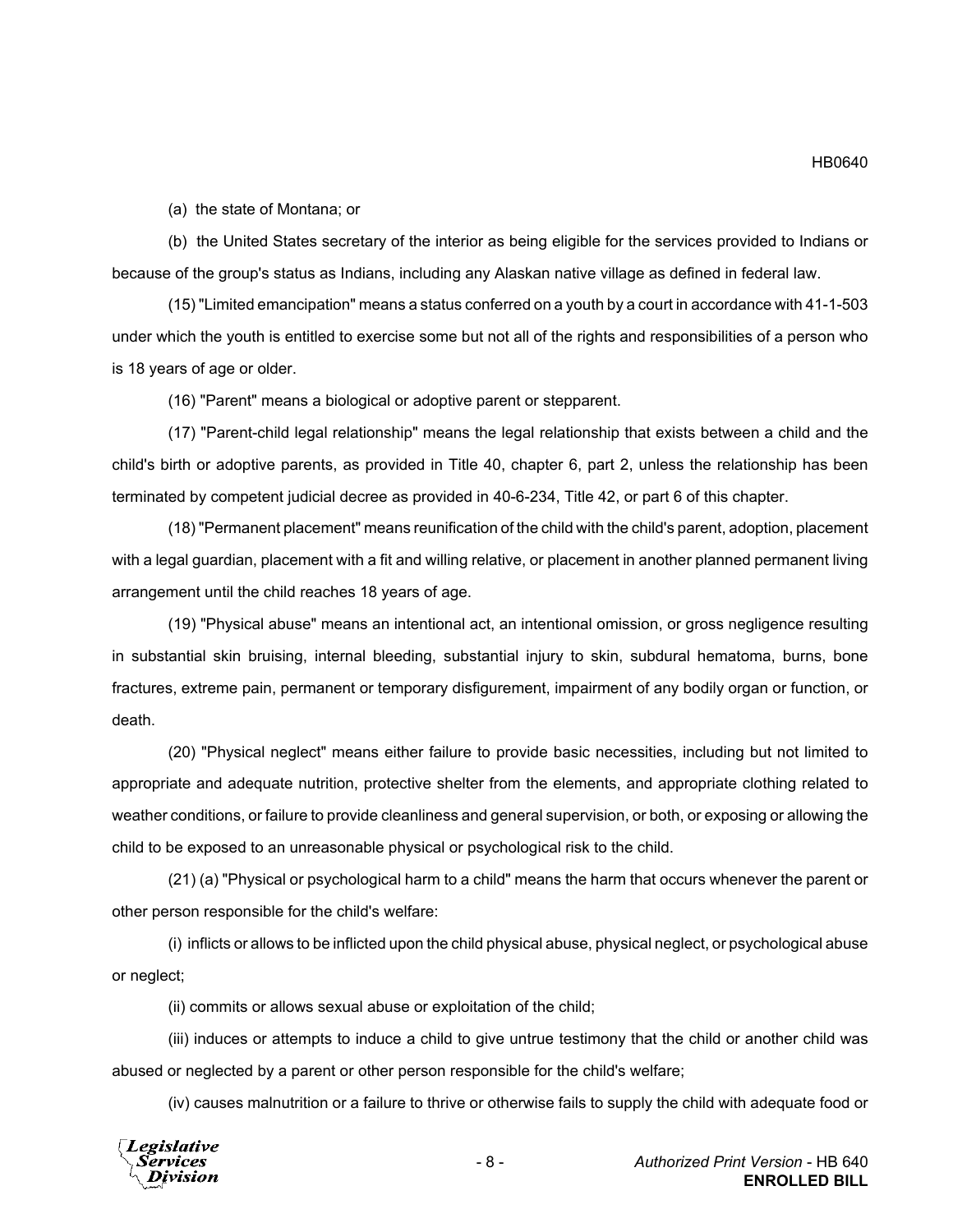fails to supply clothing, shelter, education, or adequate health care, though financially able to do so or offered financial or other reasonable means to do so;

(v) exposes or allows the child to be exposed to an unreasonable risk to the child's health or welfare by failing to intervene or eliminate the risk; or

(vi) abandons the child.

(b) The term does not include a youth not receiving supervision solely because of parental inability to control the youth's behavior.

(22) (a) "Protective services" means services provided by the department:

(i) to enable a child alleged to have been abused or neglected to remain safely in the home;

(ii) to enable a child alleged to have been abused or neglected who has been removed from the home to safely return to the home; or

(iii) to achieve permanency for a child adjudicated as a youth in need of care when circumstances and the best interests of the child prevent reunification with parents or a return to the home.

(b) The term includes emergency protective services provided pursuant to 41-3-301, voluntary protective services provided pursuant to 41-3-302, and court-ordered protective services provided pursuant to parts 4 and 6 of this chapter.

(23) (a) "Psychological abuse or neglect" means severe maltreatment through acts or omissions that are injurious to the child's emotional, intellectual, or psychological capacity to function, including the commission of acts of violence against another person residing in the child's home.

(b) The term may not be construed to hold a victim responsible for failing to prevent the crime against the victim.

(24) "Qualified expert witness" as used in cases involving an Indian child in proceedings subject to the federal Indian Child Welfare Act means:

(a) a member of the Indian child's tribe who is recognized by the tribal community as knowledgeable in tribal customs as they pertain to family organization and child-rearing practices;

(b) a lay expert witness who has substantial experience in the delivery of child and family services to Indians and extensive knowledge of prevailing social and cultural standards and child-rearing practices within the Indian child's tribe; or

(c) a professional person who has substantial education and experience in providing services to children

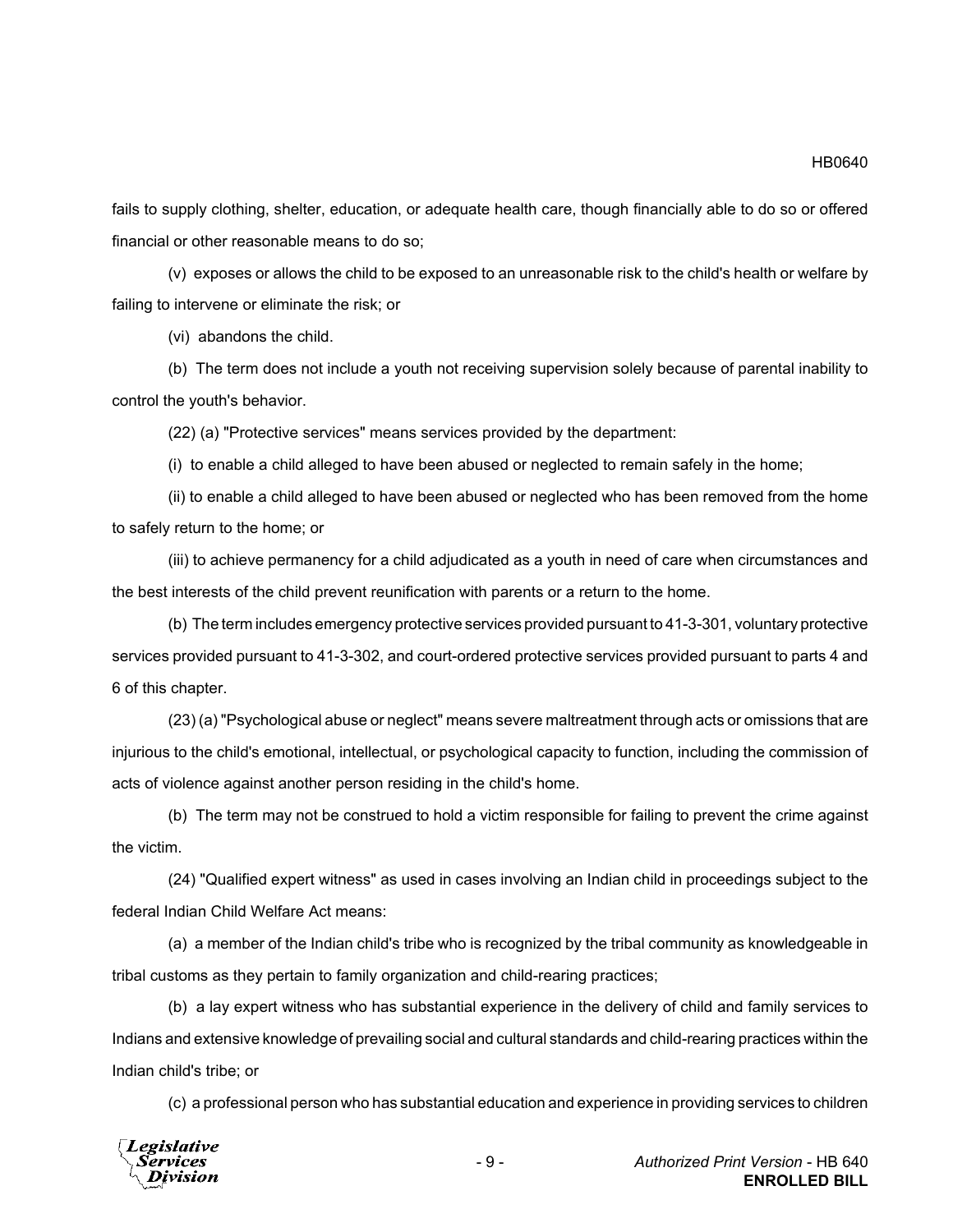and families and who possesses significant knowledge of and experience with Indian culture, family structure, and child-rearing practices in general.

(25) "Reasonable cause to suspect" means cause that would lead a reasonable person to believe that child abuse or neglect may have occurred or is occurring, based on all the facts and circumstances known to the person.

(26) "Residential setting" means an out-of-home placement where the child typically resides for longer than 30 days for the purpose of receiving food, shelter, security, guidance, and, if necessary, treatment.

(27) (a) "Sexual abuse" means the commission of sexual assault, sexual intercourse without consent, aggravated sexual intercourse without consent, indecent exposure, sexual abuse, ritual abuse of a minor, or incest, as described in Title 45, chapter 5.

(b) Sexual abuse does not include any necessary touching of an infant's or toddler's genital area while attending to the sanitary or health care needs of that infant or toddler by a parent or other person responsible for the child's welfare.

(28) "Sexual exploitation" means:

(a) allowing, permitting, or encouraging a child to engage in a prostitution offense, as described in 45-5-601 through 45-5-603, or;

(b) allowing, permitting, or encouraging sexual abuse of children as described in 45-5-625; or

(c) allowing, permitting, or encouraging sexual servitude as described in 45-5-704 or 45-5-705.

(29) (a) "Social worker" means an employee of the department who, before the employee's field assignment, has been educated or trained in a program of social work or a related field that includes cognitive and family systems treatment or who has equivalent verified experience or verified training in the investigation of child abuse, neglect, and endangerment.

(b) This definition does not apply to any provision of this code that is not in this chapter.

(30) "Treatment plan" means a written agreement between the department and the parent or guardian or a court order that includes action that must be taken to resolve the condition or conduct of the parent or guardian that resulted in the need for protective services for the child. The treatment plan may involve court services, the department, and other parties, if necessary, for protective services.

(31) "Unfounded" means that after an investigation, the investigating person has determined that the reported abuse, neglect, or exploitation has not occurred.

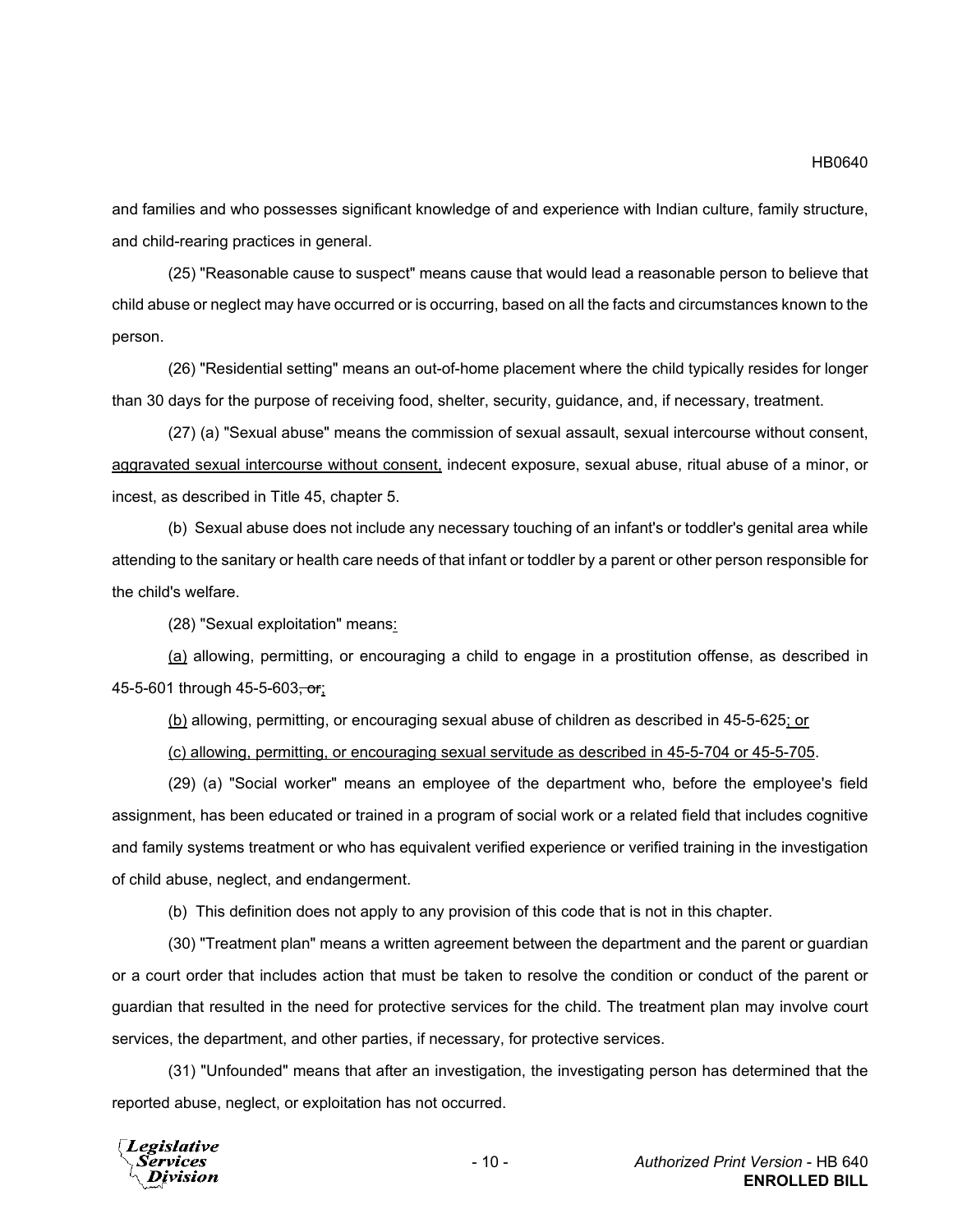(32) "Unsubstantiated" means that after an investigation, the investigator was unable to determine by a preponderance of the evidence that the reported abuse, neglect, or exploitation has occurred.

(33) (a) "Withholding of medically indicated treatment" means the failure to respond to an infant's life-threatening conditions by providing treatment, including appropriate nutrition, hydration, and medication, that, in the treating physician's or physicians' reasonable medical judgment, will be most likely to be effective in ameliorating or correcting the conditions.

(b) The term does not include the failure to provide treatment, other than appropriate nutrition, hydration, or medication, to an infant when, in the treating physician's or physicians' reasonable medical judgment:

- (i) the infant is chronically and irreversibly comatose;
- (ii) the provision of treatment would:
- (A) merely prolong dying;
- (B) not be effective in ameliorating or correcting all of the infant's life-threatening conditions; or
- (C) otherwise be futile in terms of the survival of the infant; or

(iii) the provision of treatment would be virtually futile in terms of the survival of the infant and the treatment itself under the circumstances would be inhumane. For purposes of this subsection (33), "infant" means an infant less than 1 year of age or an infant 1 year of age or older who has been continuously hospitalized since birth, who was born extremely prematurely, or who has a long-term disability. The reference to less than 1 year of age may not be construed to imply that treatment should be changed or discontinued when an infant reaches 1 year of age or to affect or limit any existing protections available under state laws regarding medical neglect of children 1 year of age or older.

(34) "Youth in need of care" means a youth who has been adjudicated or determined, after a hearing, to be or to have been abused, neglected, or abandoned."

### **Section 5.** Section 41-3-201, MCA, is amended to read:

**"41-3-201. Reports.** (1) When the professionals and officials listed in subsection (2) know or have reasonable cause to suspect, as a result of information they receive in their professional or official capacity, that a child is abused or neglected by anyone regardless of whether the person suspected of causing the abuse or neglect is a parent or other person responsible for the child's welfare, they shall report the matter promptly to the department of public health and human services.

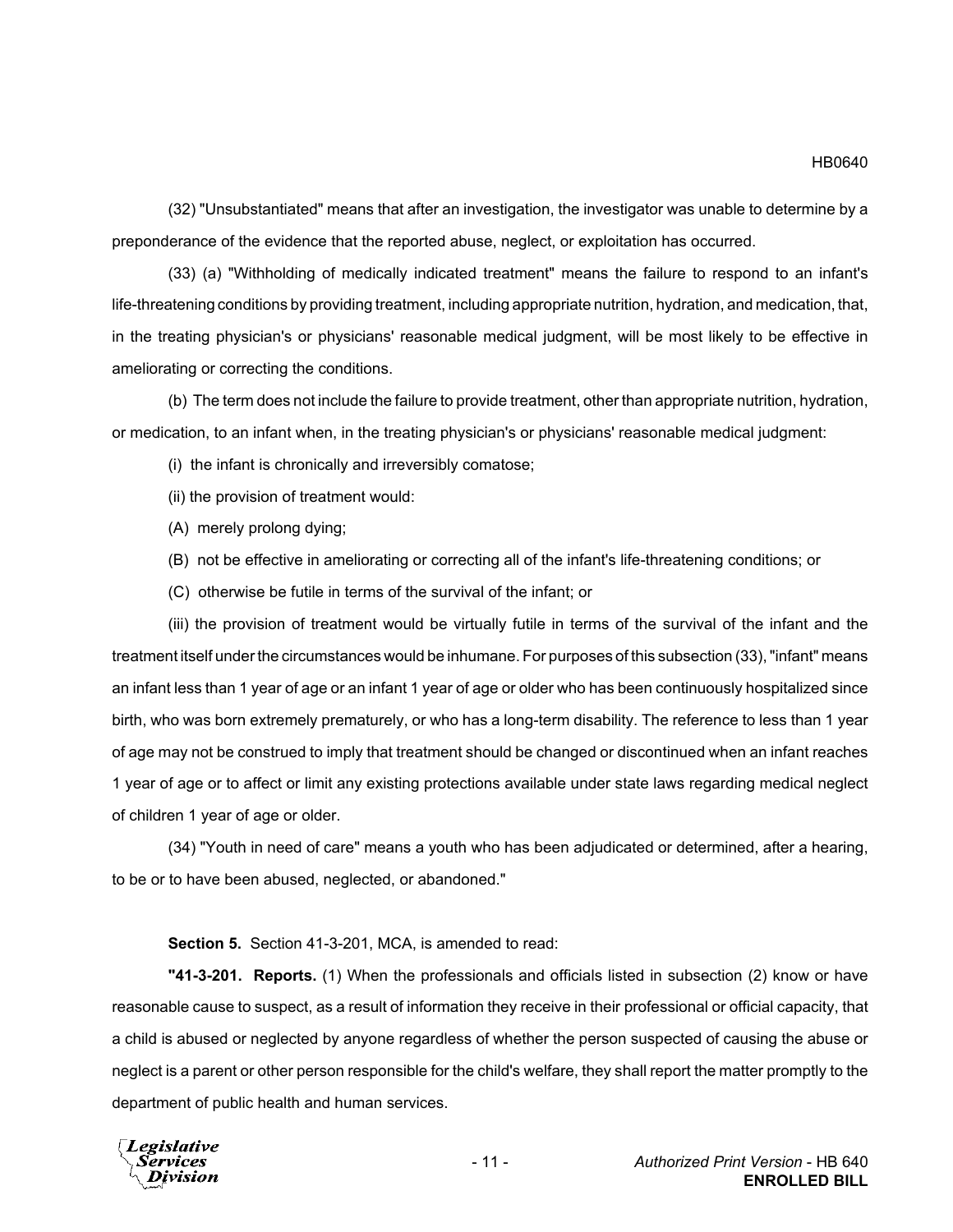(2) Professionals and officials required to report are:

(a) a physician, resident, intern, or member of a hospital's staff engaged in the admission, examination, care, or treatment of persons;

(b) a nurse, osteopath, chiropractor, podiatrist, medical examiner, coroner, dentist, optometrist, or any other health or mental health professional;

(c) religious healers;

(d) school teachers, other school officials, and employees who work during regular school hours;

(e) a social worker, operator or employee of any registered or licensed day-care or substitute care facility, staff of a resource and referral grant program organized under 52-2-711 or of a child and adult food care program, or an operator or employee of a child-care facility;

(f) a foster care, residential, or institutional worker;

(g) a peace officer or other law enforcement official;

(h) a member of the clergy, as defined in 15-6-201(2)(b);

(i) a guardian ad litem or a court-appointed advocate who is authorized to investigate a report of alleged abuse or neglect; or

(j) an employee of an entity that contracts with the department to provide direct services to children; and (k) an employee of the department while in conduct of the employee's duties.

(3) A professional listed in subsection  $(2)(a)$  or  $(2)(b)$  involved in the delivery or care of an infant shall report to the department any infant known to the professional to be affected by a dangerous drug, as defined in 50-32-101.

(4) Any person may make a report under this section if the person knows or has reasonable cause to suspect that a child is abused or neglected.

(5) (a) When a professional or official required to report under subsection (2) makes a report, the department may share information with:

(i) that professional or official;

(ii) other individuals with whom the professional or official works in an official capacity if the individuals are part of a team that responds to matters involving the child or the person about whom the report was made and the professional or official has asked that the information be shared with the individuals; or

(iii) the child abuse and neglect review commission established in 2-15-2019.

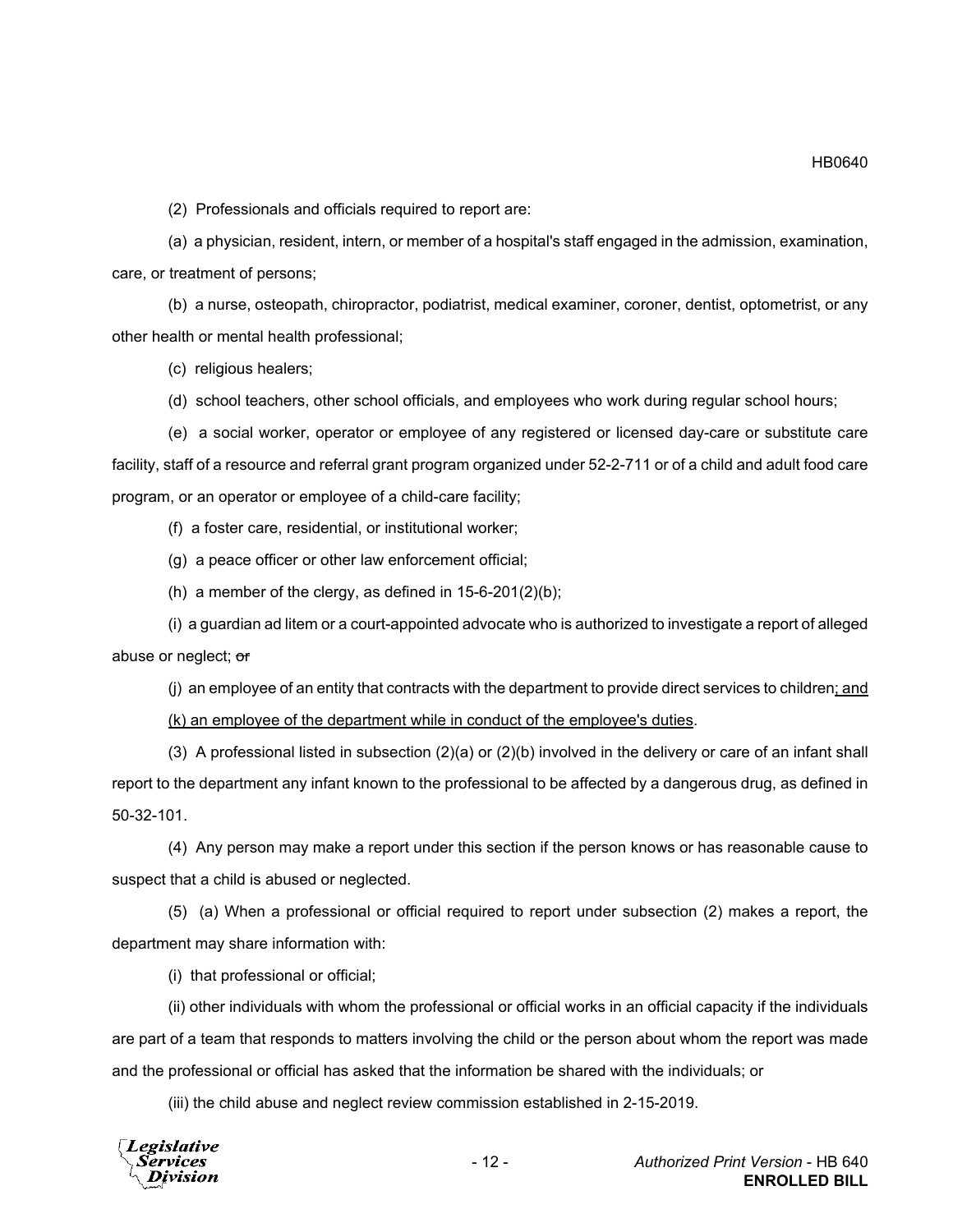(b) The department may provide information in accordance with 41-3-202(8) and also share information about the investigation, limited to its outcome and any subsequent action that will be taken on behalf of the child who is the subject of the report.

(c) Individuals who receive information pursuant to this subsection (5) shall maintain the confidentiality of the information as required by 41-3-205.

(6) (a) Except as provided in subsection  $(6)(b)$  or  $(6)(c)$ , a person listed in subsection (2) may not refuse to make a report as required in this section on the grounds of a physician-patient or similar privilege.

(b) A member of the clergy or a priest is not required to make a report under this section if:

(i) the knowledge or suspicion of the abuse or neglect came from a statement or confession made to the member of the clergy or the priest in that person's capacity as a member of the clergy or as a priest;

(ii) the statement was intended to be a part of a confidential communication between the member of the clergy or the priest and a member of the church or congregation; and

(iii) the person who made the statement or confession does not consent to the disclosure by the member of the clergy or the priest.

(c) A member of the clergy or a priest is not required to make a report under this section if the communication is required to be confidential by canon law, church doctrine, or established church practice.

(7) The reports referred to under this section must contain:

(a) the names and addresses of the child and the child's parents or other persons responsible for the child's care;

(b) to the extent known, the child's age and the nature and extent of the child's injuries, including any evidence of previous injuries;

(c) any other information that the maker of the report believes might be helpful in establishing the cause of the injuries or showing the willful neglect and the identity of the person or persons responsible for the injury or neglect; and

(d) the facts that led the person reporting to believe that the child has suffered injury or injuries or willful neglect, within the meaning of this chapter. (Subsection (5)(a)(iii) terminates September 30, 2021--sec. 12, Ch. 235, L. 2017.)"

**Section 6.** Section 41-3-202, MCA, is amended to read:

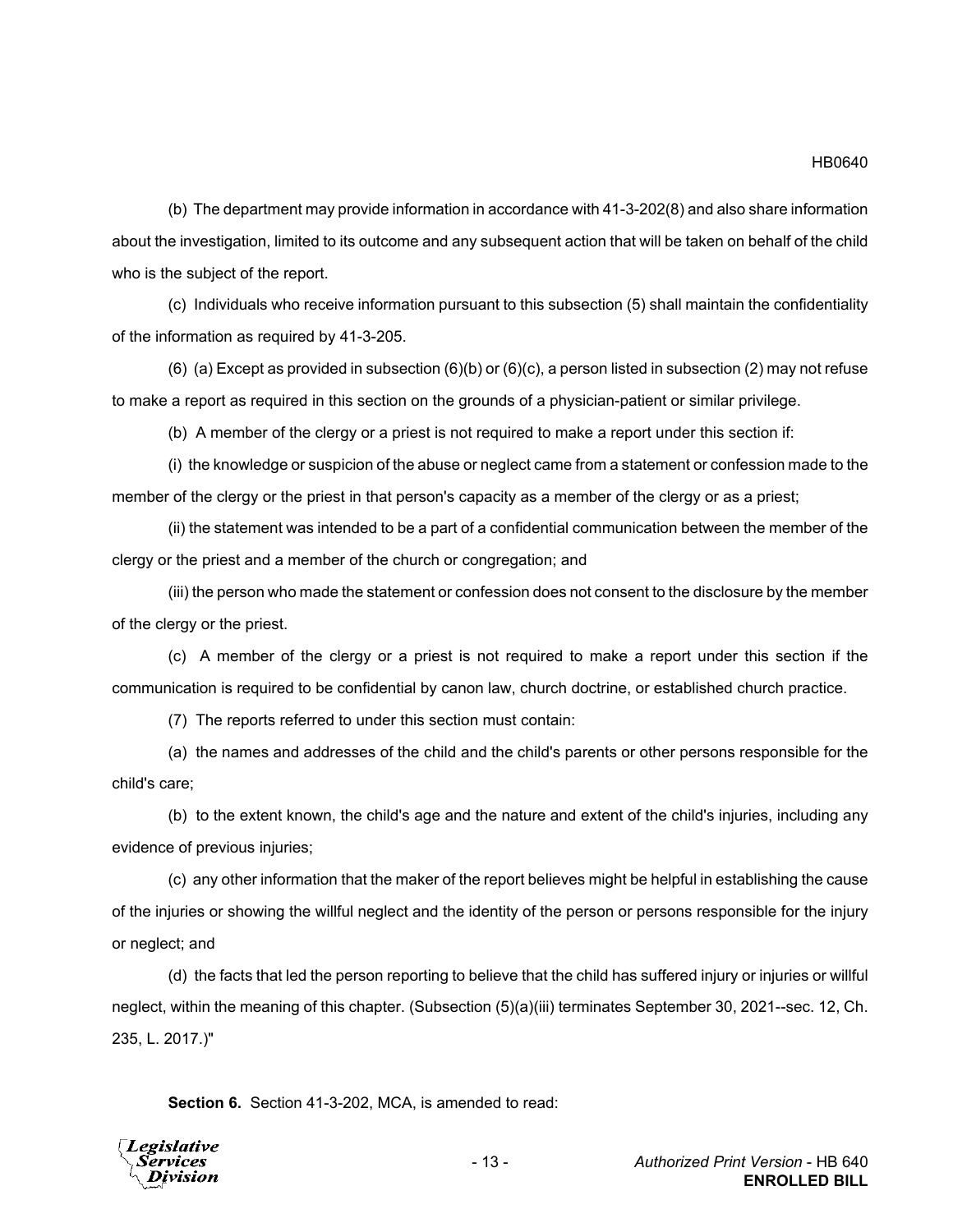#### HB0640

**"41-3-202. Action on reporting.** (1) (a) Upon receipt of a report that a child is or has been abused or neglected, the department shall promptly assess the information contained in the report and make a determination regarding the level of response required and the timeframe within which action must be initiated.

(b) (i) Except as provided in subsection (1)(b)(ii), upon receipt of a report that includes an allegation of sexual abuse or sexual exploitation or if the department determines during any investigation that the circumstances surrounding an allegation of child abuse or neglect include an allegation of sexual abuse or sexual exploitation, the department shall immediately report the allegation to the county attorney of the county in which the acts that are the subject of the report occurred.

(ii) If a victim of sexual abuse or sexual exploitation has attained the age of 14 and has sought services from a contractor as described in 41-3-201(2)(j) that provides confidential services to victims of sexual assault, conditioned upon an understanding that the criminal conduct will not be reported by the department to the county attorney in the jurisdiction in which the alleged crime occurred, the department may not report pursuant to 41-3-205(5)(d) and subsection (1)(b)(i) of this section.

 $(c)$  If the department determines that an investigation is required, a social worker, the county attorney, or a peace officer shall promptly conduct a thorough investigation into the circumstances surrounding the allegations of abuse or neglect of the child. The investigation may include an investigation at the home of the child involved, the child's school or day-care facility, or any other place where the child is present and into all other nonfinancial matters that in the discretion of the investigator are relevant to the investigation. In conducting an investigation under this section, a social worker may not inquire into the financial status of the child's family or of any other person responsible for the child's care, except as necessary to ascertain eligibility for state or federal assistance programs or to comply with the provisions of 41-3-446.

(2) An initial investigation of alleged abuse or neglect may be conducted when an anonymous report is received. However, the investigation must within 48 hours result in the development of independent, corroborative, and attributable information in order for the investigation to continue. Without the development of independent, corroborative, and attributable information, a child may not be removed from the home.

(3) The social worker is responsible for assessing the family and planning for the child. If the child is treated at a medical facility, the social worker, county attorney, or peace officer, consistent with reasonable medical practice, has the right of access to the child for interviews, photographs, and securing physical evidence and has the right of access to relevant hospital and medical records pertaining to the child. If an interview of the

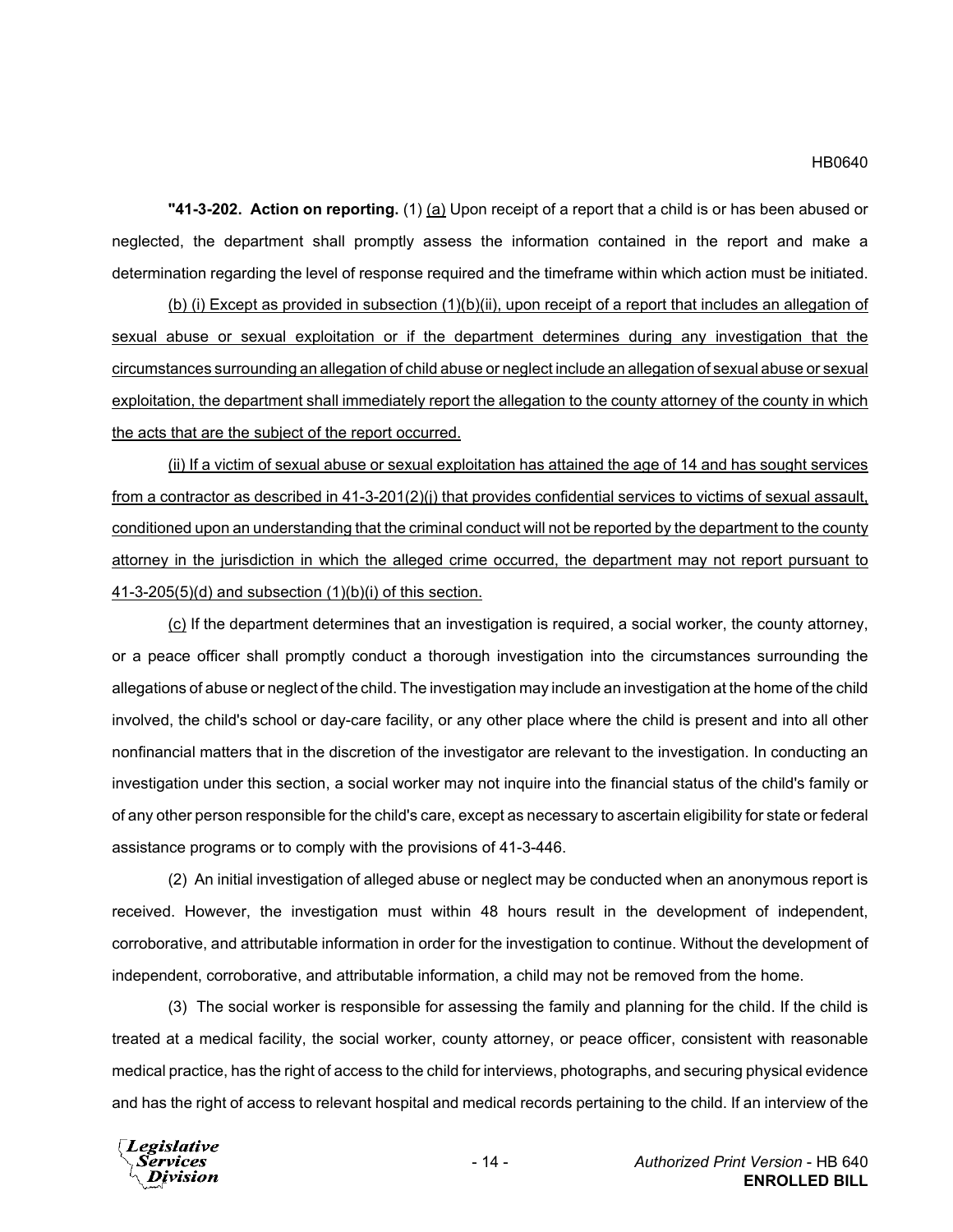child is considered necessary, the social worker, county attorney, or peace officer may conduct an interview of the child. The interview may be conducted in the presence of the parent or guardian or an employee of the school or day-care facility attended by the child.

(4) Subject to 41-3-205(3), if the child's interview is audiotaped or videotaped, an unedited audiotape or videotape with audio track must be made available, upon request, for unencumbered review by the family.

(5) (a) If from the investigation the department has reasonable cause to suspect that the child suffered abuse or neglect, the department may provide emergency protective services to the child, pursuant to 41-3-301, or voluntary protective services pursuant to 41-3-302, and may provide protective services to any other child under the same care. The department shall:

(i) after interviewing the parent or guardian, if reasonably available, document its determination regarding abuse or neglect of a child; and

(ii) notify the child's family of its investigation and determination, unless the notification can reasonably be expected to result in harm to the child or other person.

(b) If from the investigation it is determined that the child has not suffered abuse or neglect and the initial report is determined to be unfounded, the department, and the social worker, county attorney, or peace officer who conducted the investigation into the circumstances surrounding the allegations of abuse or neglect shall destroy all of their records concerning the report and the investigation. The destruction must be completed within 30 days of the determination that the child has not suffered abuse or neglect.

(c) (i) If the report is unsubstantiated, the department and the social worker who conducted the investigation into the circumstances surrounding the initial allegations of abuse or neglect shall destroy all of the records, except for medical records, concerning the unsubstantiated report and the investigation within 30 days after the end of the 3-year period starting from the date the report was determined to be unsubstantiated, unless:

(A) there had been a previous or there is a subsequent substantiated report concerning the same person; or

(B) an order has been issued under this chapter based on the circumstances surrounding the initial allegations.

(ii) A person who is the subject of an unsubstantiated report that was made prior to October 1, 2003, and after which a period of 3 years has elapsed without there being submitted a subsequent substantiated report or an order issued under this chapter based on the circumstances surrounding the initial allegations may request

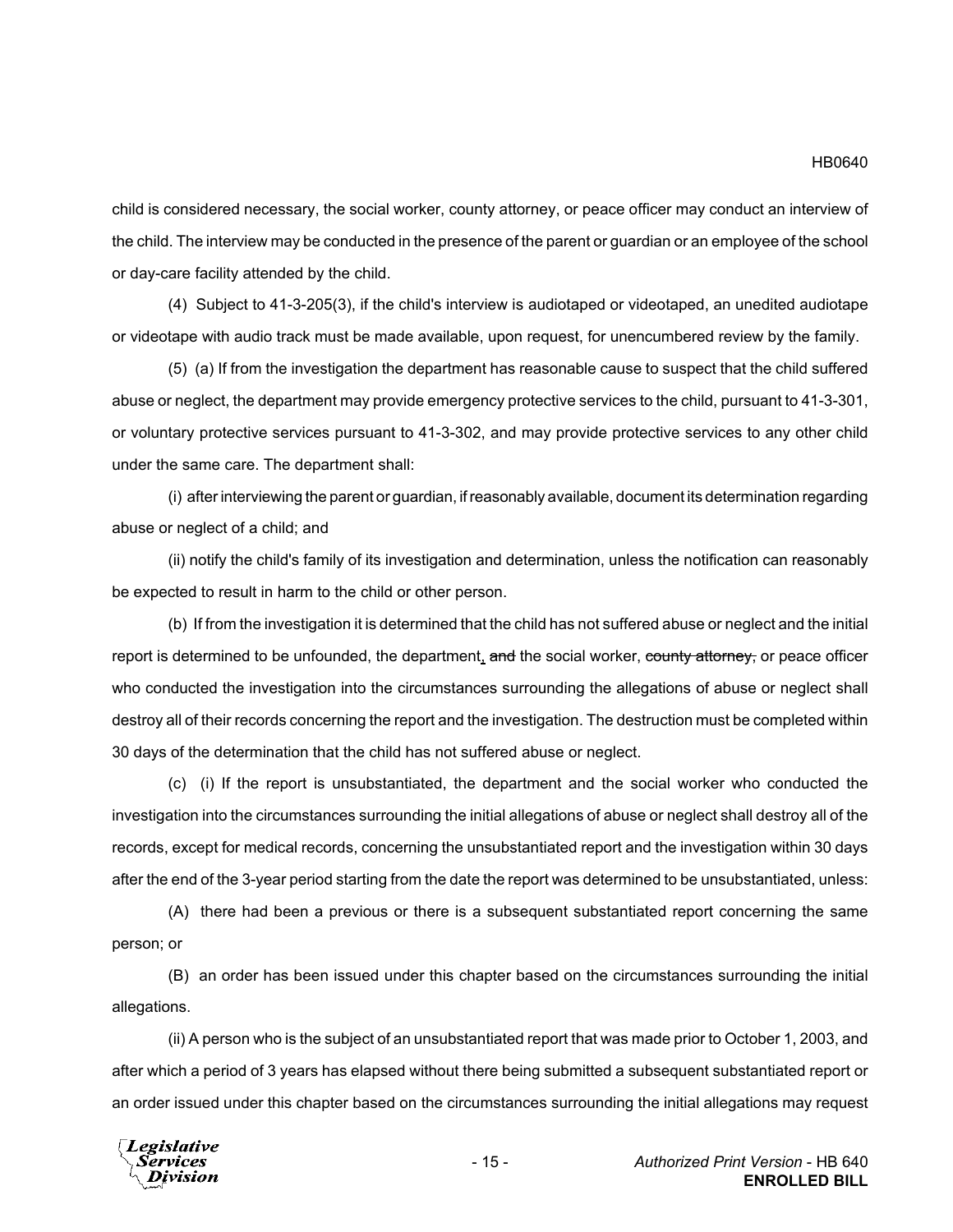that the department destroy all of the records concerning the unsubstantiated report as provided in subsection  $(5)(c)(i)$ .

(6) The investigating social worker, within 60 days of commencing an investigation, shall also furnish a written report to the department and, upon request, to the family. Subject to subsections (5)(b) and (5)(c), the department shall maintain a record system documenting investigations and determinations of child abuse and neglect cases. Unless records are required to be destroyed under subsections (5)(b) and (5)(c), the department shall retain records relating to the report, including case notes, correspondence, evaluations, videotapes, and interviews, for 25 years.

(7) Any person reporting abuse or neglect that involves acts or omissions on the part of a public or private residential institution, home, facility, or agency is responsible for ensuring that the report is made to the department.

(8) The department shall, upon request from any reporter of alleged child abuse or neglect, verify whether the report has been received, describe the level of response and timeframe for action that the department has assigned to the report, and confirm that it is being acted upon."

**Section 7.** Section 41-3-205, MCA, is amended to read:

**"41-3-205. Confidentiality -- disclosure exceptions.** (1) The case records of the department and its local affiliate, the local office of public assistance, the county attorney, and the court concerning actions taken under this chapter and all records concerning reports of child abuse and neglect must be kept confidential except as provided by this section. Except as provided in subsections (9) and (10), a person who purposely or knowingly permits or encourages the unauthorized dissemination of the contents of case records is guilty of a misdemeanor.

(2) Records may be disclosed to a court for in camera inspection if relevant to an issue before it. The court may permit public disclosure if it finds disclosure to be necessary for the fair resolution of an issue before it.

(3) Records, including case notes, correspondence, evaluations, videotapes, and interviews, unless otherwise protected by this section or unless disclosure of the records is determined to be detrimental to the child or harmful to another person who is a subject of information contained in the records, may be disclosed to the following persons or entities in this state and any other state or country:

(a) a department, agency, or organization, including a federal agency, military enclave, or Indian tribal

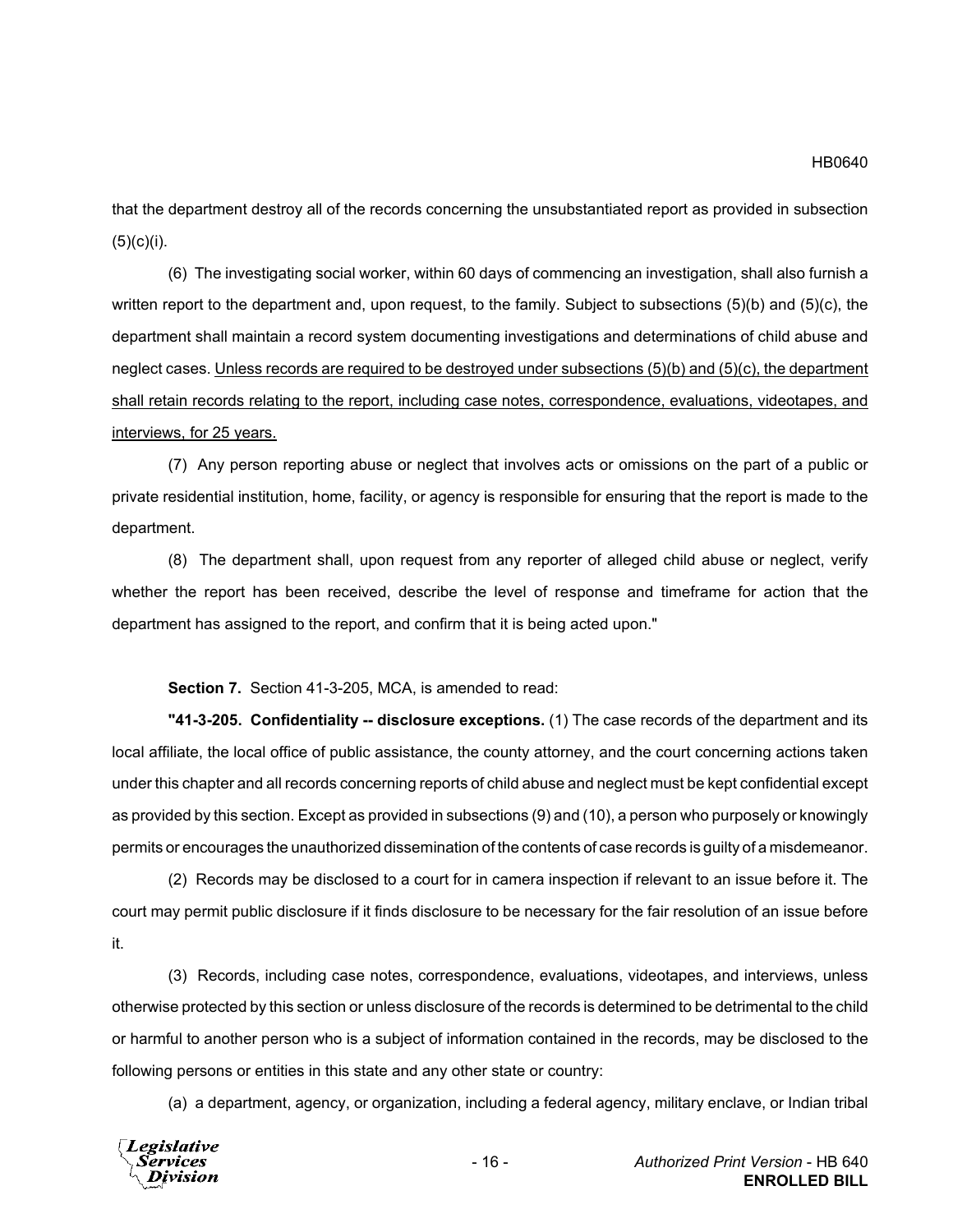organization, that is legally authorized to receive, inspect, or investigate reports of child abuse or neglect and that otherwise meets the disclosure criteria contained in this section;

(b) a licensed youth care facility or a licensed child-placing agency that is providing services to the family or child who is the subject of a report in the records or to a person authorized by the department to receive relevant information for the purpose of determining the best interests of a child with respect to an adoptive placement;

(c) a health or mental health professional who is treating the family or child who is the subject of a report in the records;

(d) a parent, grandparent, aunt, uncle, brother, sister, guardian, mandatory reporter provided for in 41-3-201(2) and (5), or person designated by a parent or guardian of the child who is the subject of a report in the records or other person responsible for the child's welfare, without disclosure of the identity of any person who reported or provided information on the alleged child abuse or neglect incident contained in the records;

(e) a child named in the records who was allegedly abused or neglected or the child's legal guardian or legal representative, including the child's guardian ad litem or attorney or a special advocate appointed by the court to represent a child in a pending case;

(f) the state protection and advocacy program as authorized by 42 U.S.C. 15043(a)(2);

(g) approved foster and adoptive parents who are or may be providing care for a child;

(h) a person about whom a report has been made and that person's attorney, with respect to the relevant records pertaining to that person only and without disclosing the identity of the reporter or any other person whose safety may be endangered;

(i) an agency, including a probation or parole agency, that is legally responsible for the supervision of an alleged perpetrator of child abuse or neglect;

(j) a person, agency, or organization that is engaged in a bona fide research or evaluation project and that is authorized by the department to conduct the research or evaluation;

(k) the members of an interdisciplinary child protective team authorized under 41-3-108 or of a family group decisionmaking meeting for the purposes of assessing the needs of the child and family, formulating a treatment plan, and monitoring the plan;

(l) the coroner or medical examiner when determining the cause of death of a child;

(m) a child fatality review team recognized by the department[, including the child abuse and neglect

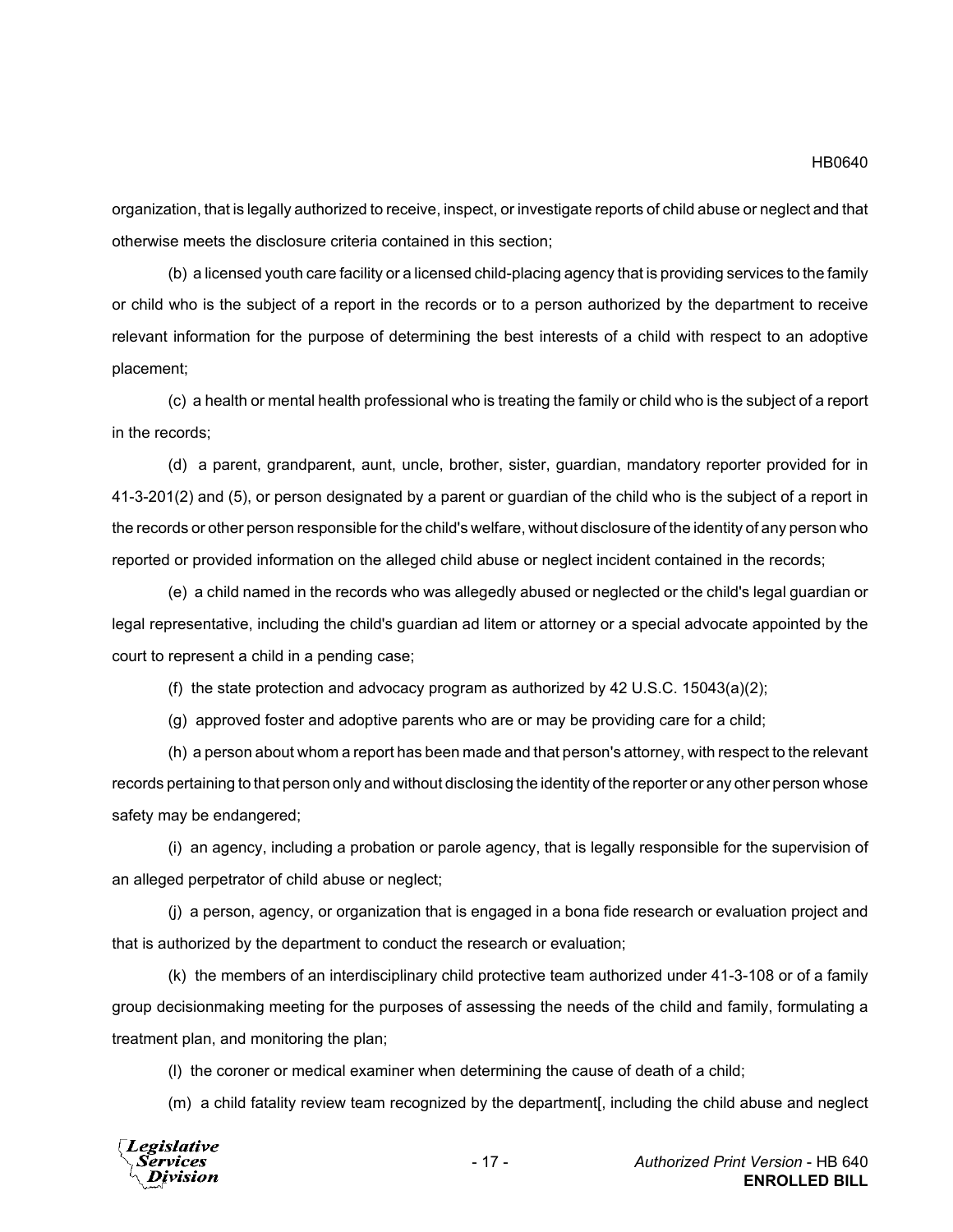review commission established in 2-15-2019];

(n) a department or agency investigating an applicant for a license or registration that is required to operate a youth care facility, day-care facility, or child-placing agency;

(o) a person or entity who is carrying out background, employment-related, or volunteer-related screening of current or prospective employees or volunteers who have or may have unsupervised contact with children through employment or volunteer activities. A request for information under this subsection (3)(o) must be made in writing. Disclosure under this subsection (3)(o) is limited to information that indicates a risk to children, persons with developmental disabilities, or older persons posed by the person about whom the information is sought, as determined by the department.

(p) the news media, if disclosure is limited to confirmation of factual information regarding how the case was handled and if disclosure does not violate the privacy rights of the child or the child's parent or guardian, as determined by the department;

(q) an employee of the department or other state agency if disclosure of the records is necessary for administration of programs designed to benefit the child;

(r) an agency of an Indian tribe, a qualified expert witness, or the relatives of an Indian child if disclosure of the records is necessary to meet requirements of the federal Indian Child Welfare Act;

(s) a juvenile probation officer who is working in an official capacity with the child who is the subject of a report in the records;

(t) an attorney who is hired by or represents the department if disclosure is necessary for the investigation, defense, or prosecution of a case involving child abuse or neglect;

(u) a foster care review committee established under 41-3-115 or, when applicable, a citizen review board established under Title 41, chapter 3, part 10;

(v) a school employee participating in an interview of a child by a social worker, county attorney, or peace officer, as provided in 41-3-202;

(w) a member of a county interdisciplinary child information and school safety team formed under the provisions of 52-2-211;

(x) members of a local interagency staffing group provided for in 52-2-203;

(y) a member of a youth placement committee formed under the provisions of 41-5-121; or

(z) a principal of a school or other employee of the school district authorized by the trustees of the district

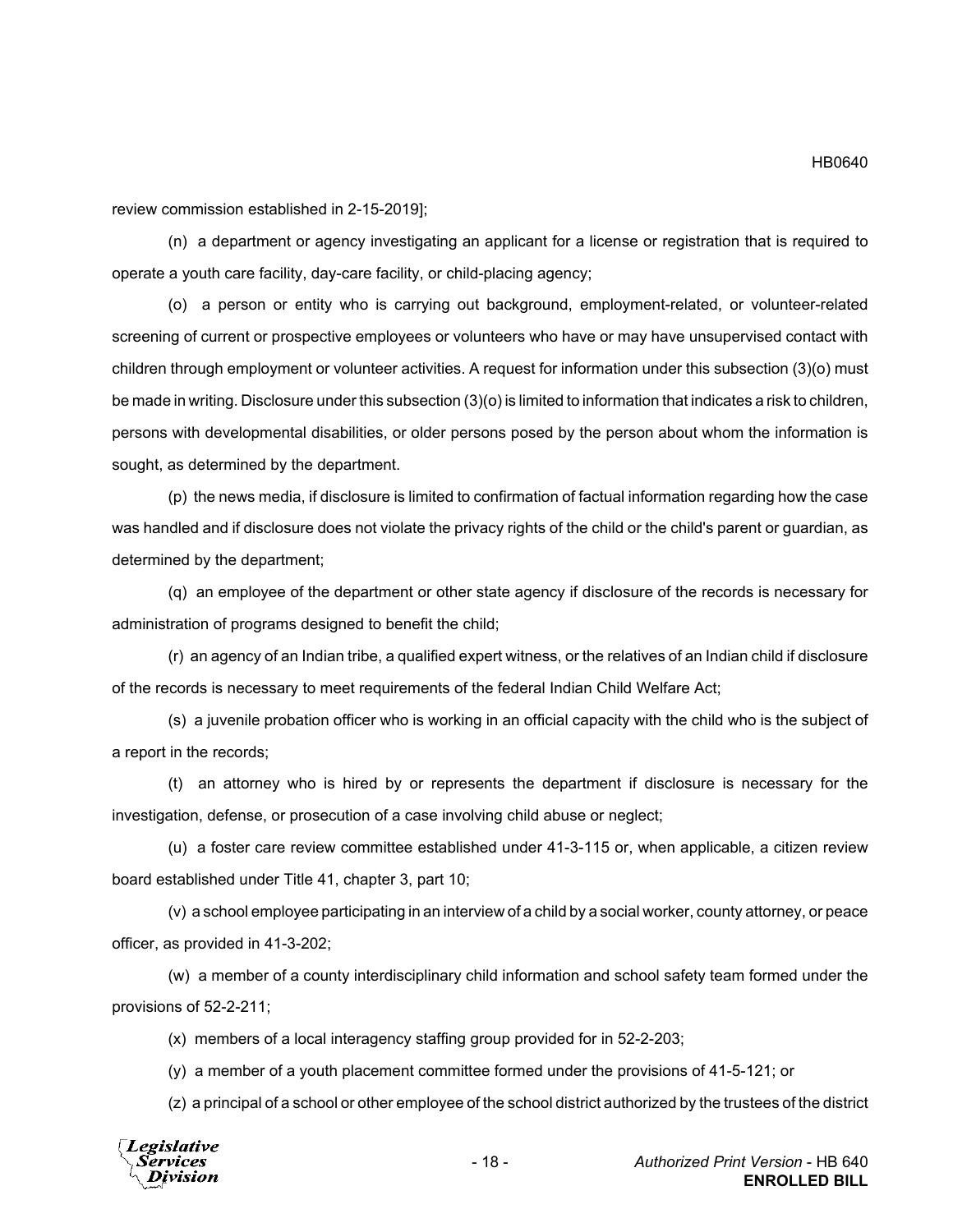to receive the information with respect to a student of the district who is a client of the department.

(4) (a) The records described in subsection (3) must be disclosed to a member of the United States congress or a member of the Montana legislature if all of the following requirements are met:

(i) the member receives a written inquiry regarding a child and whether the laws of the United States or the state of Montana that protect children from abuse or neglect are being complied with or whether the laws need to be changed to enhance protections for children;

(ii) the member submits a written request to the department requesting to review the records relating to the written inquiry. The member's request must include a copy of the written inquiry, the name of the child whose records are to be reviewed, and any other information that will assist the department in locating the records.

(iii) before reviewing the records, the member:

(A) signs a form that outlines the state and federal laws regarding confidentiality and the penalties for unauthorized release of the information; and

(B) receives from the department an orientation of the content and structure of the records.

(b) Records disclosed pursuant to subsection  $(4)(a)$  are confidential, must be made available for the member to view at a location determined by the department but may not be copied, recorded, photographed, or otherwise replicated by the member, and must remain solely in the department's possession.

(c) Access to records requested pursuant to this subsection (4) is limited to 6 months from the date the written request to review records was received by the department.

(5) (a) The records described in subsection (3) must be promptly released to any of the following individuals upon a written request by the individual to the department or the department's designee:

(i) the attorney general;

(ii) a county attorney or deputy county attorney of the county in which the alleged abuse or neglect occurred;

(iii) a peace officer, as defined in 45-2-101, in the jurisdiction in which the alleged abuse or neglect occurred; or

(iv) the office of the child and family ombudsman.

(b) The records described in subsection (3) must be promptly disclosed by the department to an appropriate individual described in subsection (5)(a) or to a county interdisciplinary child information and school safety team established pursuant to 52-2-211 upon the department's receipt of a report indicating that any of the



HB0640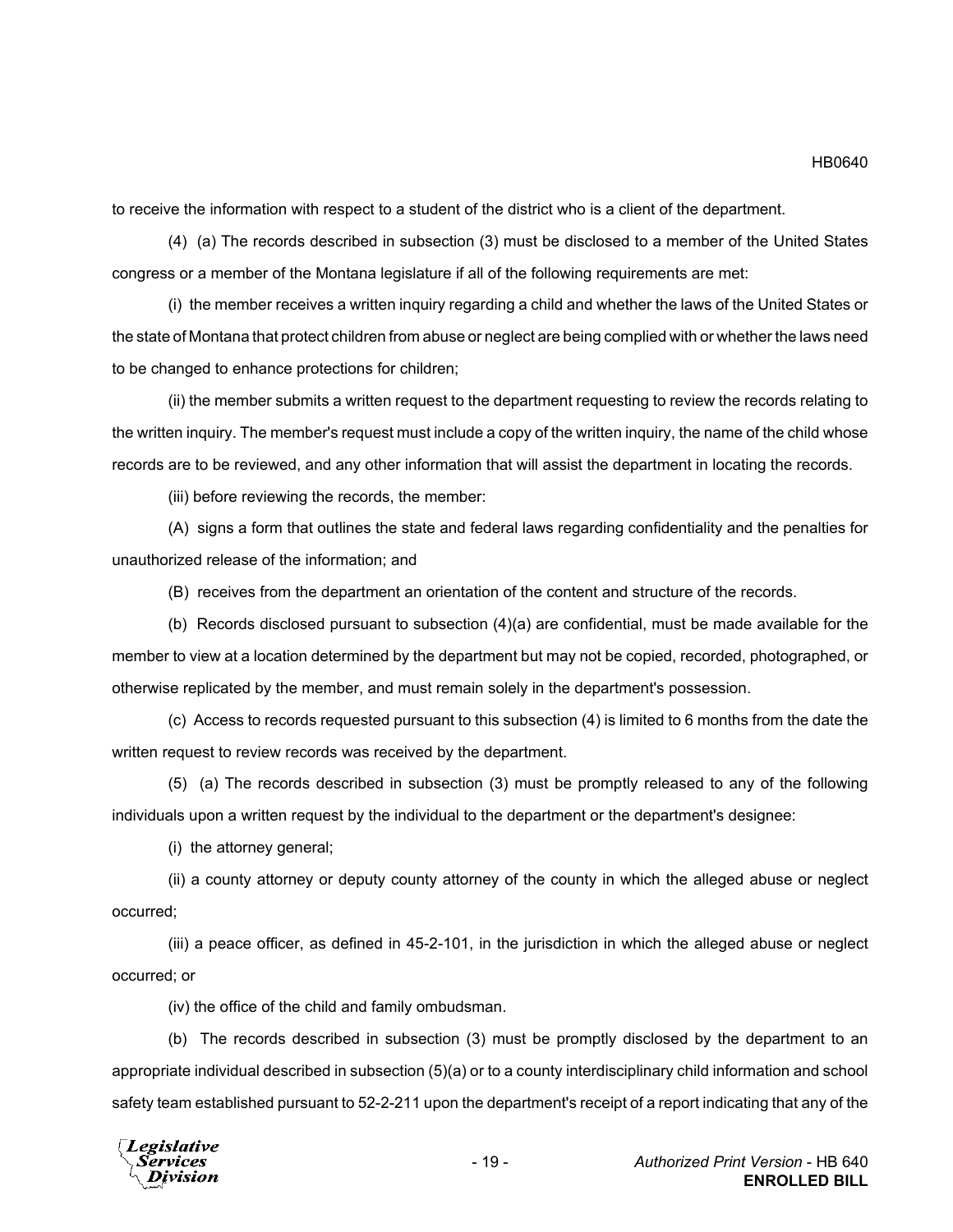following has occurred:

(i) the death of the child as a result of child abuse or neglect;

(ii) a sexual offense, as defined in 46-23-502, against the child;

(iii) exposure of the child to an actual and not a simulated violent offense as defined in 46-23-502; or

(iv) child abuse or neglect, as defined in 41-3-102, due to exposure of the child to circumstances constituting the criminal manufacture or distribution of dangerous drugs.

(c) (i) The department shall promptly disclose the results of an investigation to an individual described in subsection (5)(a) or to a county interdisciplinary child information and school safety team established pursuant to 52-2-211 upon the determination that:

(A) there is reasonable cause to suspect that a child has been exposed to a Schedule I or Schedule II drug whose manufacture, sale, or possession is prohibited under state law; or

(B) a child has been exposed to drug paraphernalia used for the manufacture, sale, or possession of a Schedule I or Schedule II drug that is prohibited by state law.

(ii) For the purposes of this subsection (5)(c), exposure occurs when a child is caused or permitted to inhale, have contact with, or ingest a Schedule I or Schedule II drug that is prohibited by state law or have contact with drug paraphernalia as defined in 45-10-101.

(d) (i) Except as provided in subsection  $(5)(d)(ii)$ , the records described in subsection  $(3)$  must be released within 5 business days to the county attorney of the county in which the acts that are the subject of a report occurred upon the department's receipt of a report that includes an allegation of sexual abuse or sexual exploitation. The department shall also report to any other appropriate individual described in subsection (5)(a) and to a county interdisciplinary child information and school safety team established pursuant to 52-2-211.

(ii) If the exception in  $41-3-202(1)(b)$  applies, a contractor described in  $41-3-201(2)(i)$  that provides confidential services to victims of sexual assault shall report to the department as provided in this part without disclosing the names of the victim and the alleged perpetrator of sexual abuse or sexual exploitation.

(iii) When a contractor described in 41-3-201(2)(j) that provides confidential services to victims of sexual assault provides services to youth over the age of 13 who are victims of sexual abuse and sexual exploitation, the contractor may not dissuade or obstruct a victim from reporting the criminal activity and, upon a request by the victim, shall facilitate disclosure to the county attorney and a law enforcement officer as described in Title 7, chapter 32, in the jurisdiction where the alleged abuse occurred.



HB0640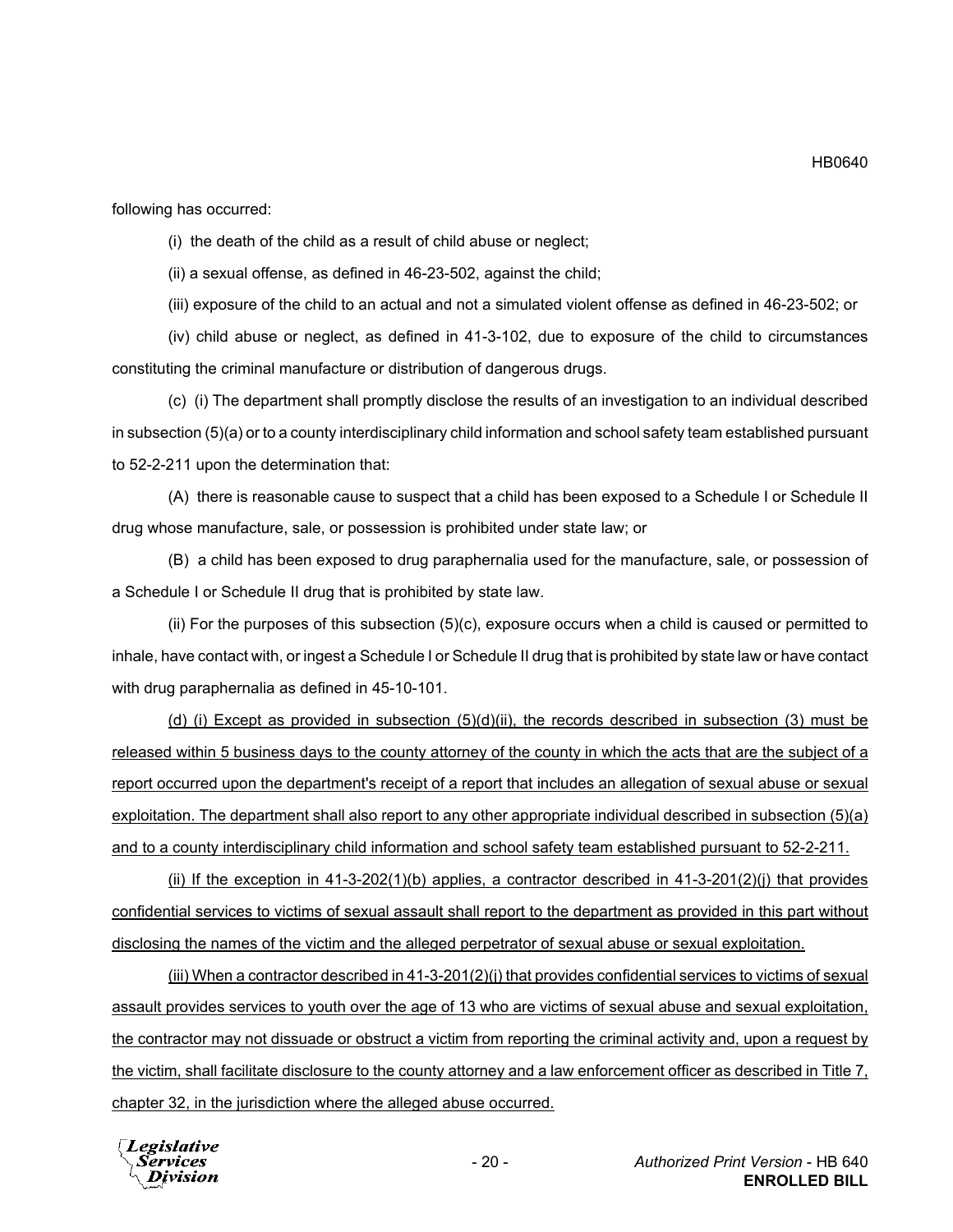(6) A school or school district may disclose, without consent, personally identifiable information from the education records of a pupil to the department, the court, a review board, and the child's assigned attorney, guardian ad litem, or special advocate.

(7) Information that identifies a person as a participant in or recipient of substance abuse treatment services may be disclosed only as allowed by federal substance abuse confidentiality laws, including the consent provisions of the law.

(8) The confidentiality provisions of this section must be construed to allow a court of this state to share information with other courts of this state or of another state when necessary to expedite the interstate placement of children.

(9) A person who is authorized to receive records under this section shall maintain the confidentiality of the records and may not disclose information in the records to anyone other than the persons described in subsections (3)(a) and (5). However, this subsection may not be construed to compel a family member to keep the proceedings confidential.

(10) A news organization or its employee, including a freelance writer or reporter, is not liable for reporting facts or statements made by an immediate family member under subsection (9) if the news organization, employee, writer, or reporter maintains the confidentiality of the child who is the subject of the proceeding.

(11) This section is not intended to affect the confidentiality of criminal court records, records of law enforcement agencies, or medical records covered by state or federal disclosure limitations.

(12) Copies of records, evaluations, reports, or other evidence obtained or generated pursuant to this section that are provided to the parent, grandparent, aunt, uncle, brother, sister, guardian, or parent's or guardian's attorney must be provided without cost. (Bracketed language in subsection (3)(m) terminates September 30, 2021--sec. 12, Ch. 235, L. 2017.) "

**Section 8.** Section 41-3-207, MCA, is amended to read:

**"41-3-207. Penalty for failure to report.** (1) Any person, official, or institution required by law 41-3-201 to report known or suspected child abuse or neglect who fails to do so or who prevents another person from reasonably doing so is civilly liable for the damages proximately caused by such failure or prevention the act or omission.

(2) Any Except as provided in subsection (3), any person or official required by law 41-3-201 to report

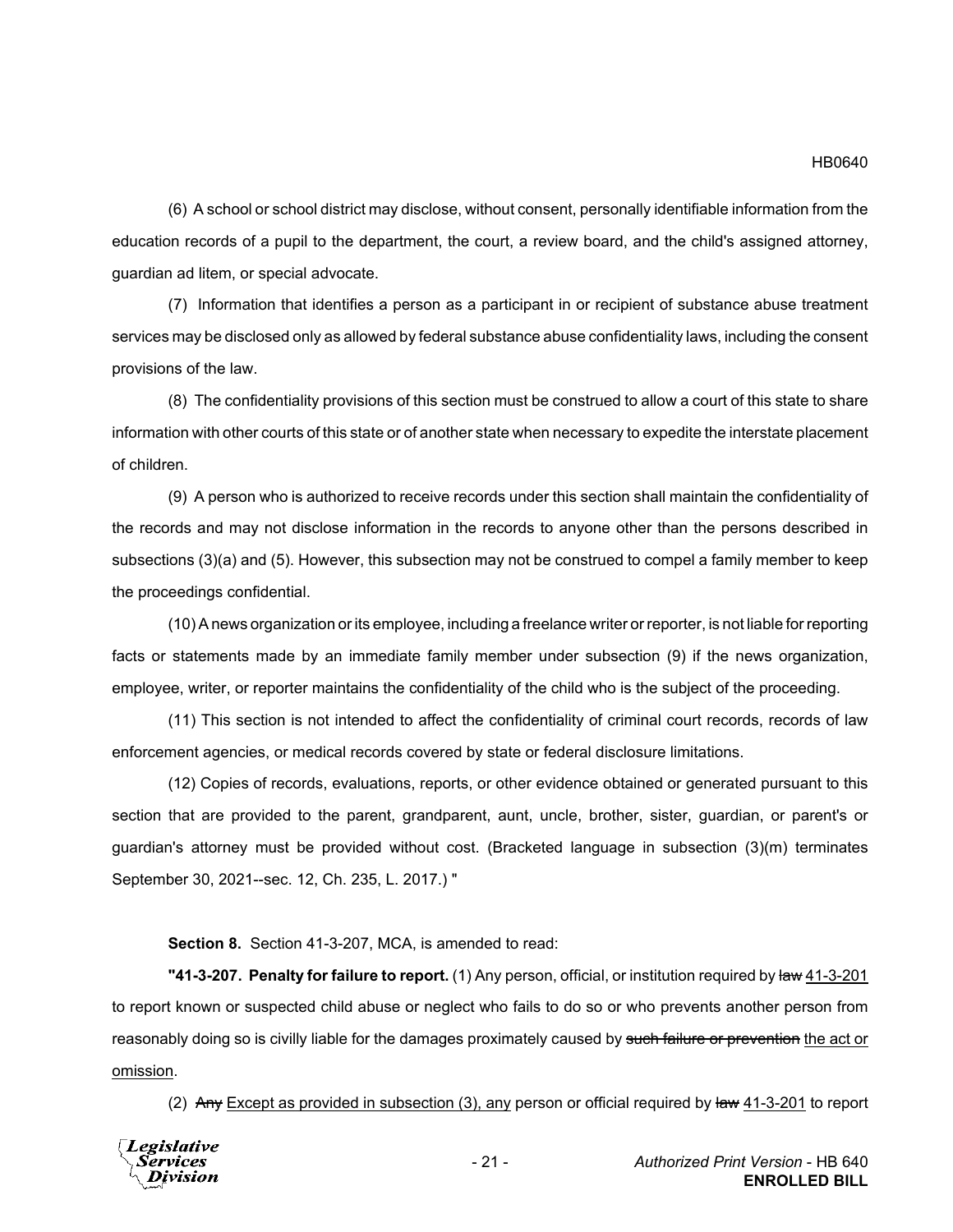known or suspected child abuse or neglect who purposely or knowingly fails to report known child abuse or neglect or purposely or knowingly prevents another person from doing so making a report is quilty of a misdemeanor.

(3) Any person or official required by 41-3-201 to report known or suspected sexual abuse or sexual exploitation who purposely or knowingly fails to report known sexual abuse or sexual exploitation of a child or purposely or knowingly prevents another person from making a report is guilty of a felony and shall be imprisoned in the state prison for a term not to exceed 5 years or fined an amount not to exceed \$10,000, or both."

**Section 9.** Section 45-1-205, MCA, is amended to read:

**"45-1-205. General time limitations.** (1) (a) A prosecution for deliberate, mitigated, or negligent homicide may be commenced at any time.

(b) Except as provided in subsection (1)(c) or (9), a prosecution for a felony offense under 45-5-502, 45-5-503, 45-5-504, 45-5-507(4) or (5) 45-5-507(4) or (5), 45-5-625, or or 45-5-627 may be commenced within 10 years after it is committed<del>, except that it may be commenced within 20 years after the victim reaches 18 years</del> of age if the victim was less than 18 years of age at the time that the offense occurred. A prosecution for a misdemeanor offense under those provisions may be commenced within 1 year after the offense is committed, except that it may be commenced within 5 years after the victim reaches 18 years of age if the victim was less than 18 years of age at the time that the offense occurred.

(c) Except as provided in subsection (9), a prosecution under 45-5-507(1), (2), (3), or (6) may be commenced within 5 years after the victim reaches 18 years of age if the victim was less than 18 years of age at the time that the offense occurred.

(c) A prosecution for an offense under 45-5-502, 45-5-503, 45-5-504, 45-5-507, 45-5-508, 45-5-602, 45-5-603, 45-5-625, 45-5-627, 45-5-704, or 45-5-705 may be commenced at any time if the victim was less than 18 years of age at the time that the offense occurred.

(2) Except as provided in subsection (7)(b) or as otherwise provided by law, prosecutions for other offenses are subject to the following periods of limitation:

(a) A prosecution for a felony must be commenced within 5 years after it is committed.

(b) A prosecution for a misdemeanor must be commenced within 1 year after it is committed.

(3) The periods prescribed in subsection (2) are extended in a prosecution for theft involving a breach

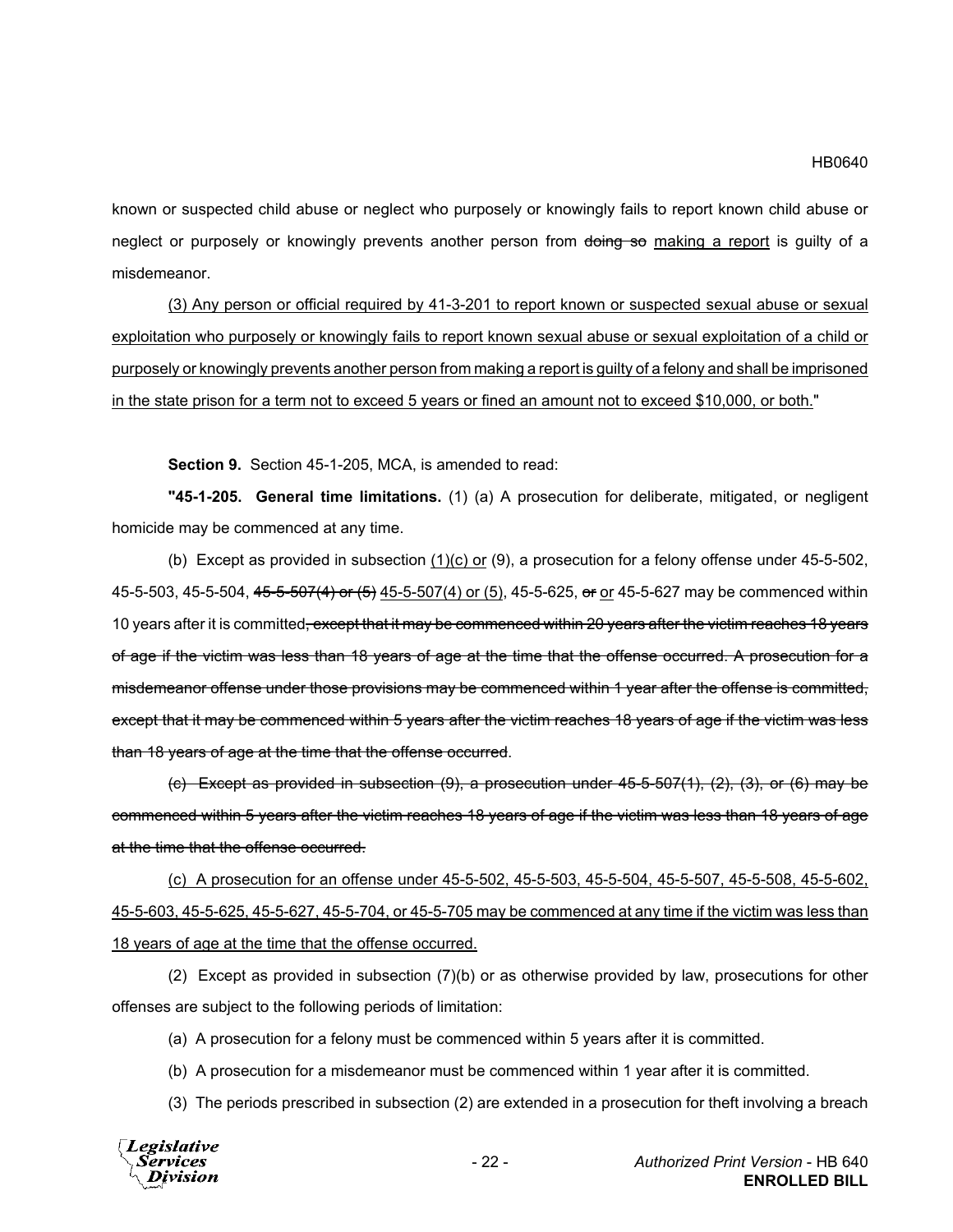of fiduciary obligation to an aggrieved person as follows:

(a) if the aggrieved person is a minor or incompetent, during the minority or incompetency or within 1 year after the termination of the minority or incompetency;

(b) in any other instance, within 1 year after the discovery of the offense by the aggrieved person or by a person who has legal capacity to represent an aggrieved person or has a legal duty to report the offense and is not personally a party to the offense or, in the absence of discovery, within 1 year after the prosecuting officer becomes aware of the offense.

(4) The period prescribed in subsection (2) must be extended in a prosecution for unlawful use of a computer, and prosecution must be brought within 1 year after the discovery of the offense by the aggrieved person or by a person who has legal capacity to represent an aggrieved person or has a legal duty to report the offense and is not personally a party to the offense or, in the absence of discovery, within 1 year after the prosecuting officer becomes aware of the offense.

(5) The period prescribed in subsection (2) is extended in a prosecution for misdemeanor fish and wildlife violations under Title 87, and prosecution must be brought within 3 years after an offense is committed.

(6) The period prescribed in subsection (2)(b) is extended in a prosecution for misdemeanor violations of the laws regulating the activities of outfitters and guides under Title 37, chapter 47, and prosecution must be brought within 3 years after an offense is committed.

(7) (a) An offense is committed either when every element occurs or, when the offense is based upon a continuing course of conduct, at the time when the course of conduct is terminated. Time starts to run on the day after the offense is committed.

(b) A prosecution for theft under 45-6-301 may be commenced at any time during the 5 years following the date of the theft, whether or not the offender is in possession of or otherwise exerting unauthorized control over the property at the time the prosecution is commenced. After the 5-year period ends, a prosecution may be commenced at any time if the offender is still in possession of or otherwise exerting unauthorized control over the property, except that the prosecution must be commenced within 1 year after the investigating officer discovers that the offender still possesses or is otherwise exerting unauthorized control over the property.

(8) A prosecution is commenced either when an indictment is found or an information or complaint is filed.

(9) If a suspect is conclusively identified by DNA testing after a time period prescribed in subsection

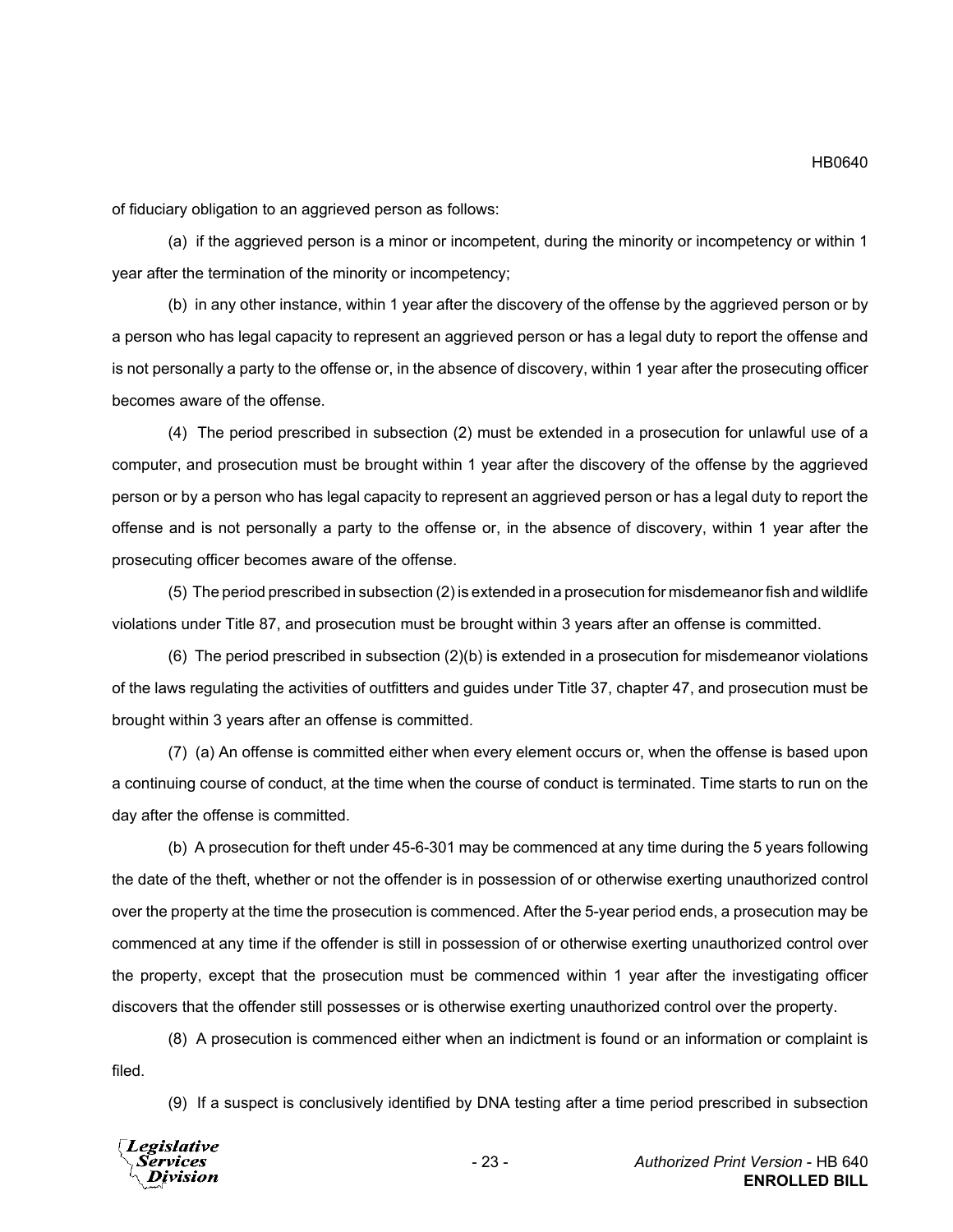$(1)(b)$  or  $(1)(c)$  has expired, a prosecution may be commenced within 1 year after the suspect is conclusively identified by DNA testing.

(10) A prosecution for reckless driving resulting in death may be commenced within 3 years after the offense is committed.

(11) A prosecution of careless driving resulting in death may be commenced within 3 years after the offense is committed."

**Section 10. Repealer.** The following section of the Montana Code Annotated is repealed: 27-2-217. Tort actions -- ritual abuse of minor.

**Section 11. Transition -- reports to attorney general and legislature.** It is the intent of the legislature that the county attorneys begin collecting data beginning July 1, 2019, and provide the first 6-month report to the attorney general in January 2020 for the period of July 2019 through December 2019.

**Section 12. Authorization to amend filed complaint.** Notwithstanding any existing court order, a plaintiff in a pending case filed under 27-2-216 is authorized to amend the filed complaint based upon the authority in 27-2-216(4) or (5) during the 1-year period authorized in 27-2-216(4) or (5).

**Section 13. Codification instruction.** [Section 1] is intended to be codified as an integral part of Title 41, chapter 3, part 2, and the provisions of Title 41, chapter 3, part 2, apply to [section 1].

**Section 14. Coordination instruction.** If both House Bill No. 502 and [this act] are passed and approved, then the references in [this act] to "report" in [section 6(6)] must be changed to "safety and risk assessment".

**Section 15. Saving clause.** The repeal of 27-2-217 in [this act] does not affect rights and duties that matured, penalties that were incurred, or proceedings that were begun before [the effective date of this act].

**Section 16. Severability.** If a part of [this act] is invalid, all valid parts that are severable from the invalid

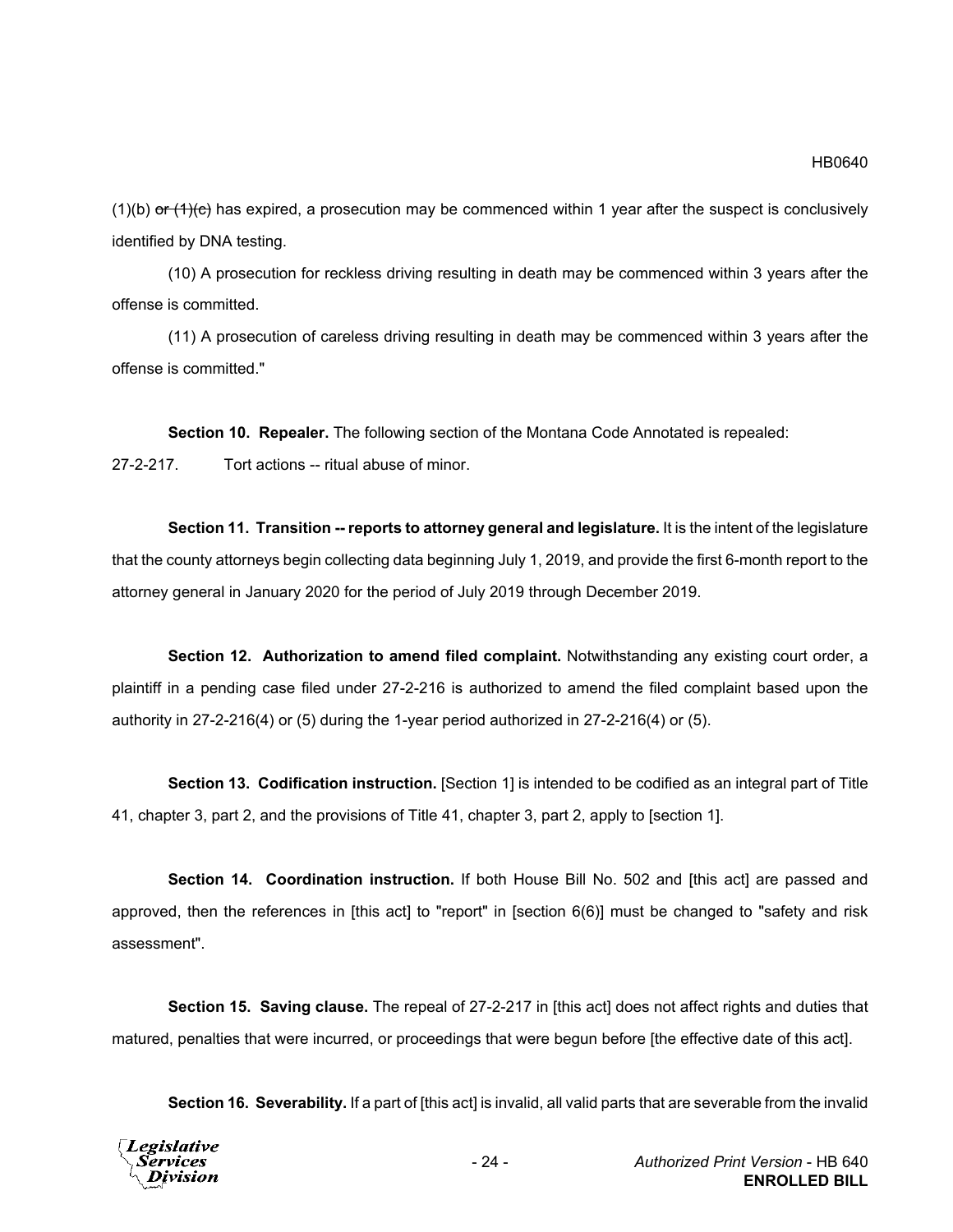part remain in effect. If a part of [this act] is invalid in one or more of its applications, the part remains in effect in all valid applications that are severable from the invalid applications.

**Section 17. Effective date.** [This act] is effective on passage and approval.

**Section 18. Retroactive applicability.** (1) Except as provided in subsection (2), [section 3] applies to all causes of action now pending or commenced on or after [the effective date of this act], regardless of when the cause of action arose, as well as to previously filed actions that have been dismissed on the basis of an expired statute of limitations. To this extent, [section 3] applies retroactively, within the meaning of 1-2-109.

(2) [Section 3] does not apply to:

(a) any claim that has been litigated to finality on the merits in any court of competent jurisdiction prior to [the effective date of this act]; or

(b) any settlement agreement reached prior to [the effective date of this act] for all claims alleging childhood sexual abuse.

**Section 19. Applicability.** (1) [Section 8(3)] applies to offenses committed on or after [the effective date of this act].

(2) [Section 9] applies:

(a) to offenses committed on or after [the effective date of this act]; and

(b) to offenses committed before [the effective date of this act] and for which the statute of limitations has not expired on [the effective date of this act].

- END -

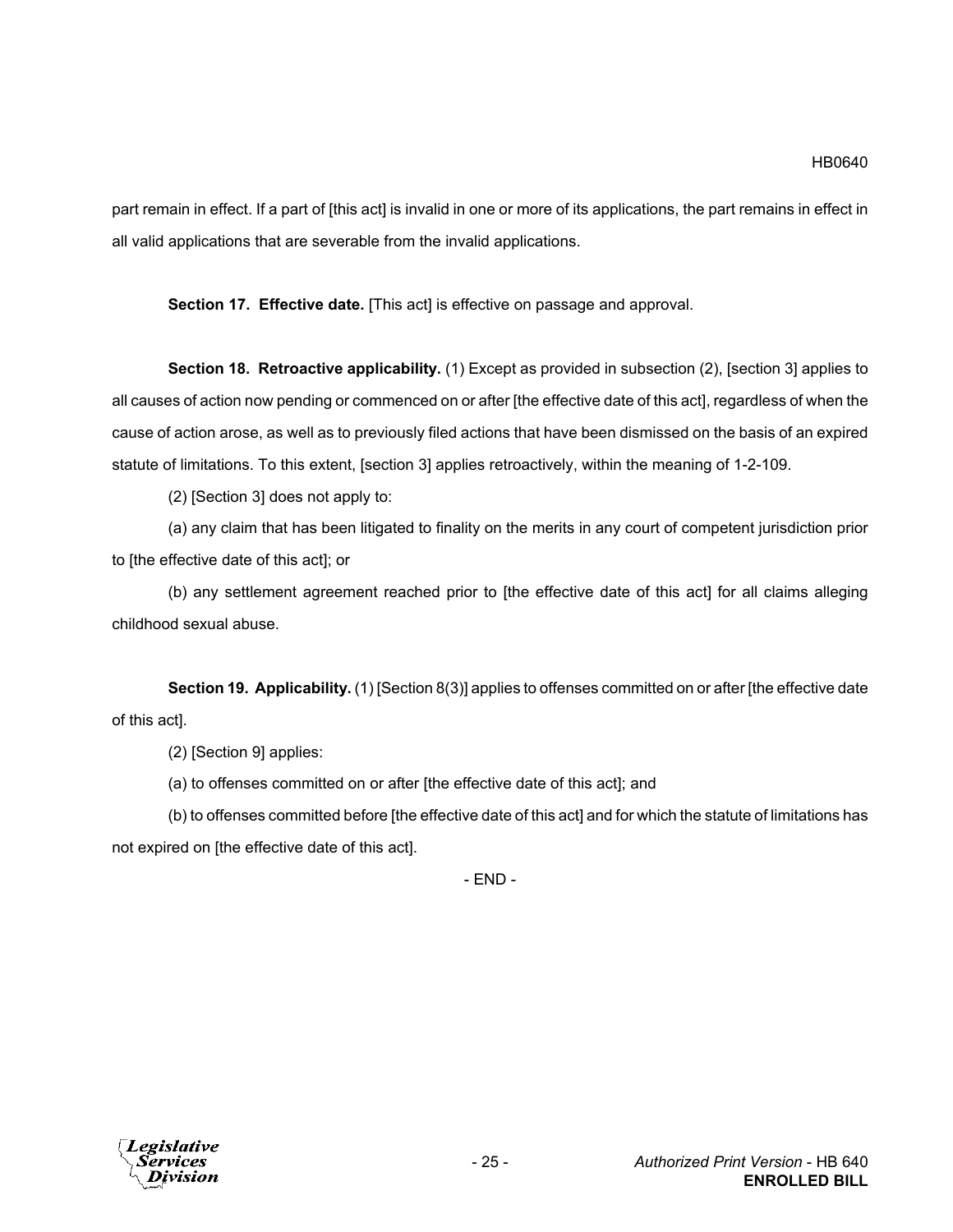I hereby certify that the within bill, HB 0640, originated in the House.

## Speaker of the House

| Signed this | day     |
|-------------|---------|
| of          | , 2019. |

# Chief Clerk of the House

### President of the Senate

| Signed this | dav     |
|-------------|---------|
| оf          | , 2019. |

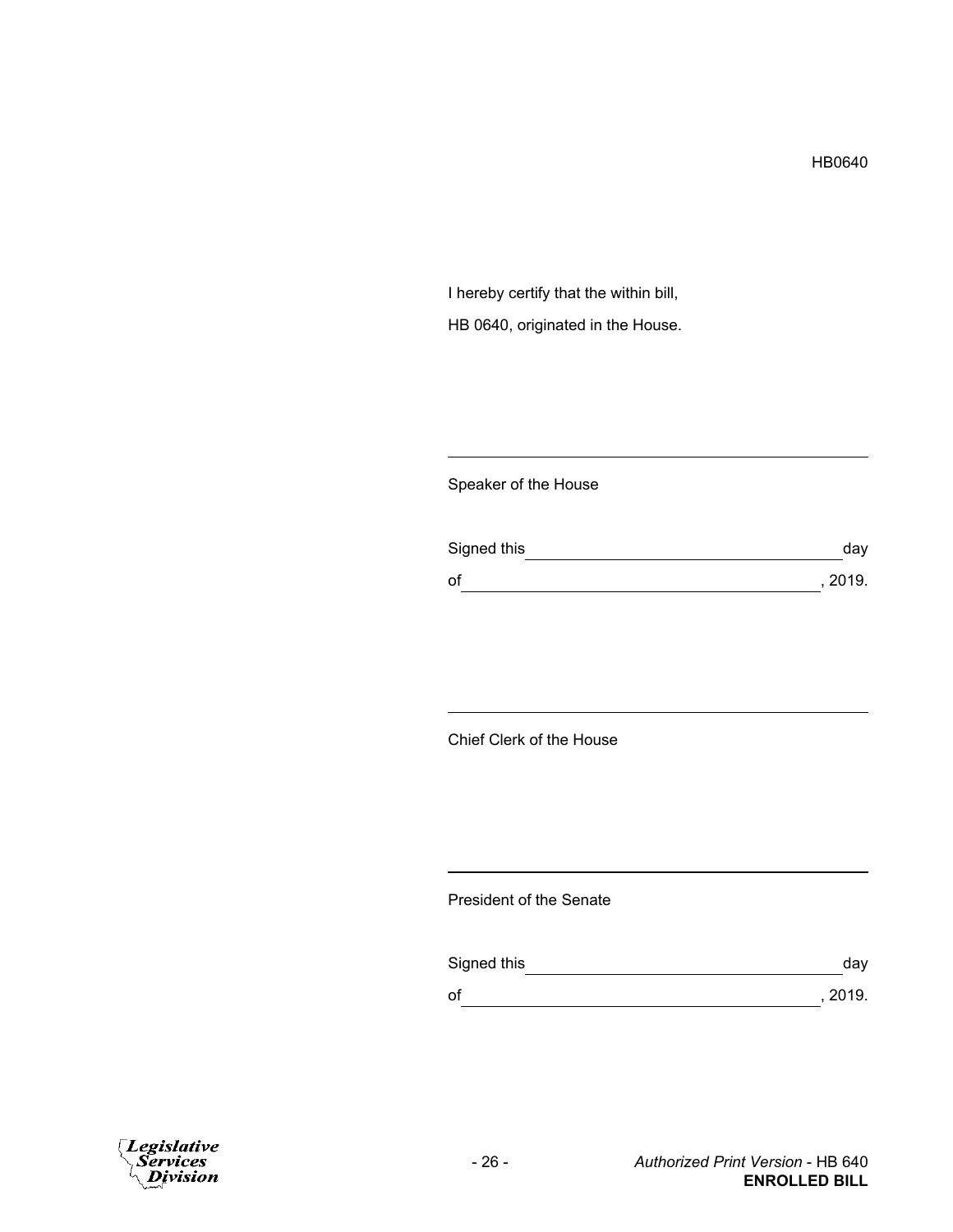#### HOUSE BILL NO. 640

INTRODUCED BY S. MORIGEAU, K. ABBOTT, F. ANDERSON, J. BACHMEIER, J. BAHR, D. BARTEL, B. BEARD, D. BEDEY, S. BERGLEE, B. BESSETTE, L. BISHOP, B. BROWN, Z. BROWN, T. BURNETT, E. BUTTREY, M. CAFERRO, W. CURDY, G. CUSTER, G. DEVRIES, A. DOANE, J. DOOLING, K. DUDIK, D. DUNN, M. DUNWELL, N. DURAM, R. FARRIS-OLSEN, D. FERN, R. FITZGERALD, F. FLEMING, M. FUNK, W. GALT, R. GARCIA, F. GARNER, C. GLIMM, S. GREEF, B. GRUBBS, S. GUNDERSON, J. HAMILTON, B. HAMLETT, D. HARVEY, D. HAYMAN, G. HERTZ, K. HOLMLUND, M. HOPKINS, L. JONES, J. KARJALA, J. KASSMIER, J. KEANE, K. KELKER, C. KEOGH, E. KERR-CARPENTER, C. KNUDSEN, R. KNUDSEN, J. KRAUTTER, J. KROTKOV, D. LENZ, D. LOGE, R. LYNCH, F. MANDEVILLE, T. MANZELLA, M. MARLER, W. MCKAMEY, B. MERCER, F. MOORE, T. MOORE,

M. NOLAND, A. OLSEN, R. PEPPERS, Z. PERRY, G. PIERSON, C. POPE, J. READ, A. REDFIELD, M. REGIER, V. RICCI, T. RUNNINGWOLF, M. RYAN, W. SALES, C. SCHREINER, R. SHAW, D. SKEES,

B. SMITH, S. STEWART PEREGOY, L. SHELDON-GALLOWAY, K. SULLIVAN, M. SWEENEY, B. TSCHIDA, B. USHER, S. VINTON, M. WEATHERWAX, P. WEBB, T. WELCH, K. WHITE, J. WINDY BOY,

T. WINTER, T. WOODS, D. ZOLNIKOV

BY REQUEST OF THE HOUSE JUDICIARY STANDING COMMITTEE

AN ACT GENERALLY REVISING LAWS RELATED TO CHILDHOOD SEXUAL ABUSE; REVISING THE STATUTE OF LIMITATIONS FOR CIVIL LIABILITY FOR CHILDHOOD SEXUAL ABUSE; REVISING THE TYPES OF CRIMES THAT CAN BE CONSIDERED CHILDHOOD SEXUAL ABUSE FOR THE PURPOSES OF CIVIL LIABILITY; REVISING THE DEFINITIONS OF SEXUAL ABUSE AND SEXUAL EXPLOITATION FOR THE PURPOSES OF CHILD ABUSE AND NEGLECT PROCEEDINGS; REVISING LAWS RELATED TO REPORTING OF SUSPECTED CHILD SEXUAL ABUSE OR SEXUAL EXPLOITATION; INCLUDING DEPARTMENT OF PUBLIC HEALTH AND HUMAN SERVICES EMPLOYEES AS MANDATORY REPORTERS OF CHILD ABUSE AND NEGLECT; REQUIRING COUNTY ATTORNEYS AND THE ATTORNEY GENERAL TO PROVIDE CERTAIN REPORTS; REVISING LAWS RELATED TO RETENTION AND DISCLOSURE OF CONFIDENTIAL RECORDS; PROVIDING A FELONY PENALTY FOR FAILURE TO REPORT CHILD SEXUAL ABUSE OR SEXUAL EXPLOITATION; REVISING THE CRIMINAL STATUTE OF LIMITATIONS FOR SEX OFFENSES INVOLVING VICTIMS WHO WERE CHILDREN AT THE TIME OF THE OFFENSE; AMENDING SECTIONS 27-2-204, 27-2-216, 41-3-102, 41-3-201, 41-3-202, 41-3-205, 41-3-207, AND 45-1-205, MCA;